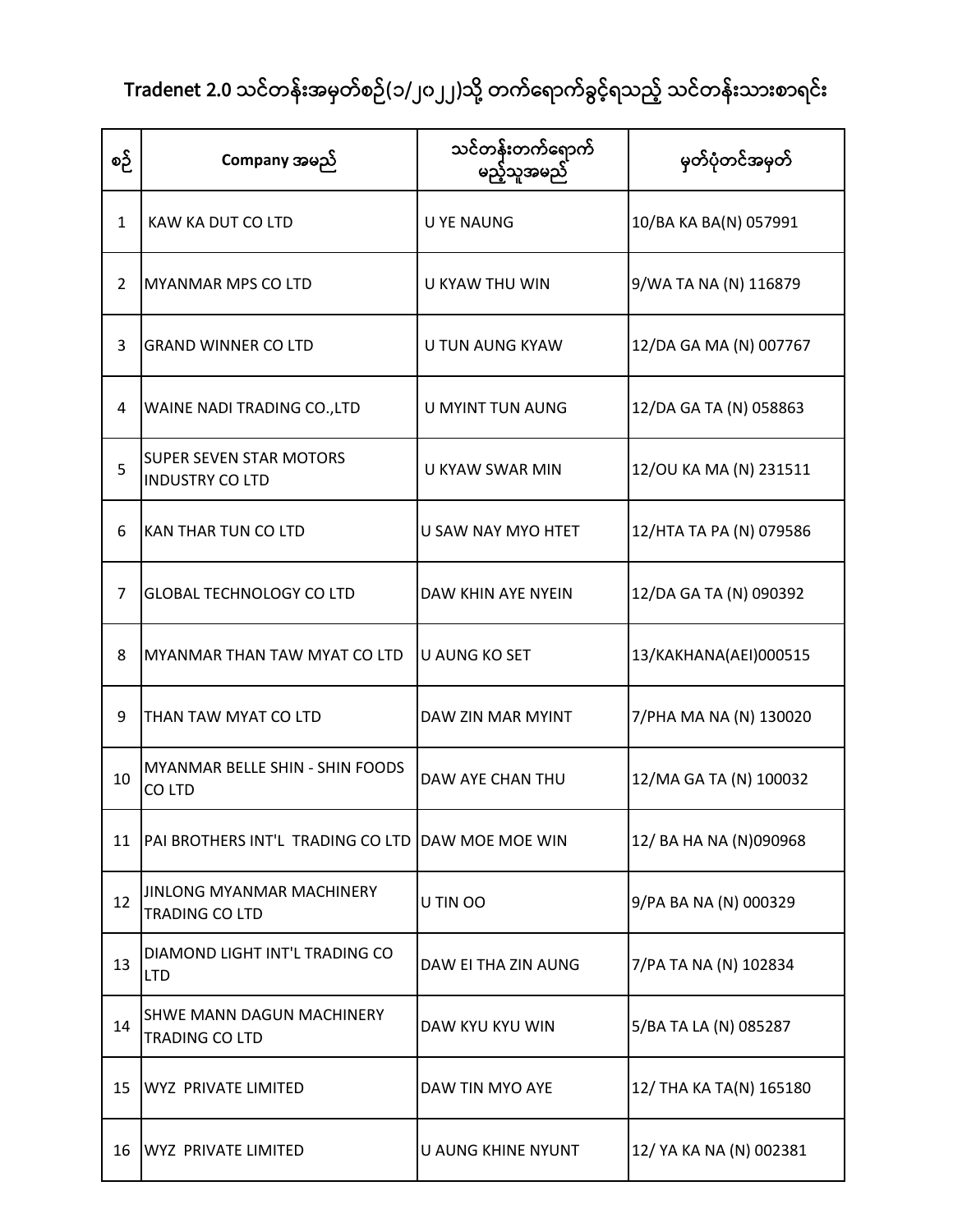| စဉ် | Company အမည်                                                            | သင်တန်းတက်ရောက်<br>မည့်သူအမည် | မှတ်ပုံတင်အမှတ်         |
|-----|-------------------------------------------------------------------------|-------------------------------|-------------------------|
| 17  | <b>ALVOR HEALTHCARE CO LTD</b>                                          | DAW WIN WIN PHYO              | 10/MA LA MA (N) 271043  |
| 18  | <b>IGE ENERGY CO LTD</b>                                                | DAW YI WAI OO                 | 10/KA HTA NA (N) 108188 |
| 19  | <b>IGE ENERGY CO LTD</b>                                                | U TIN MYO WAI                 | 5/SA LA KA (N) 031045   |
| 20  | MYANMAR KSB TECHNOLOGIES LTD                                            | <b>U ZAW YE NAING</b>         | 9/YA MA THA(N) 221589   |
| 21  | <b>TOWARDS ULTIMATE CO LTD</b>                                          | DAW AYE AYE AUNG              | 11/ PA NA TA (N) 033947 |
| 22  | <b>PRIME FOCUS GROUP CO LTD</b>                                         | <b>U NAY SOE NAING</b>        | 5/YA BA NA (N) 138552   |
| 23  | <b>BIKER EMPIRE TRADING CO LTD</b>                                      | <b>DAW YI MON KHAING</b>      | 7/PA MA NA (N) 129753   |
| 24  | OK MYANMAR CO LTD                                                       | DAW MYAT SU SU MON            | 12/KA TA TA (N) 027749  |
| 25  | <b>PONE NAY THUKA CO LTD</b>                                            | DAW HNIN NANT THAR            | 9/MA HA MA (N) 018987   |
| 26  | GENIUS GU GU TRADING CO., LTD                                           | DAW PA PA SAN                 | 8/KHAMANA (N) 176593    |
| 27  | <b>AERIOUS MYANMAR CO LTD</b>                                           | <b>U TOE HLAING MIN</b>       | 8/ NA MA NA (N) 199300  |
| 28  | <b>IGE POWER CO., LTD</b>                                               | <b>U THANT ZIN</b>            | 12/LA MA NA (N) 121477  |
| 29  | KHAING MYANMAR HONEST GROUP<br>CO LTD                                   | DAW NAW LILY PHAW             | 12/HTA TA PA (N)095734  |
| 30  | SAIN SHWE MOE GOLD AND<br>NATURAL RESOURCES MINING<br>PRODUCTION CO LTD | DAW NYEIN NYEIN EI            | 8/PA KHA KA (N) 266774  |
| 31  | <b>IGE POWER CO., LTD</b>                                               | DAW SOE SOE                   | 12/SA KHA NA(N) 034782  |
| 32  | <b>SUPER SIMPLE OIL AND GAS LIMITED</b>                                 | DAW LINN THIRI THAW           | 12/SA KHA NA (N) 071306 |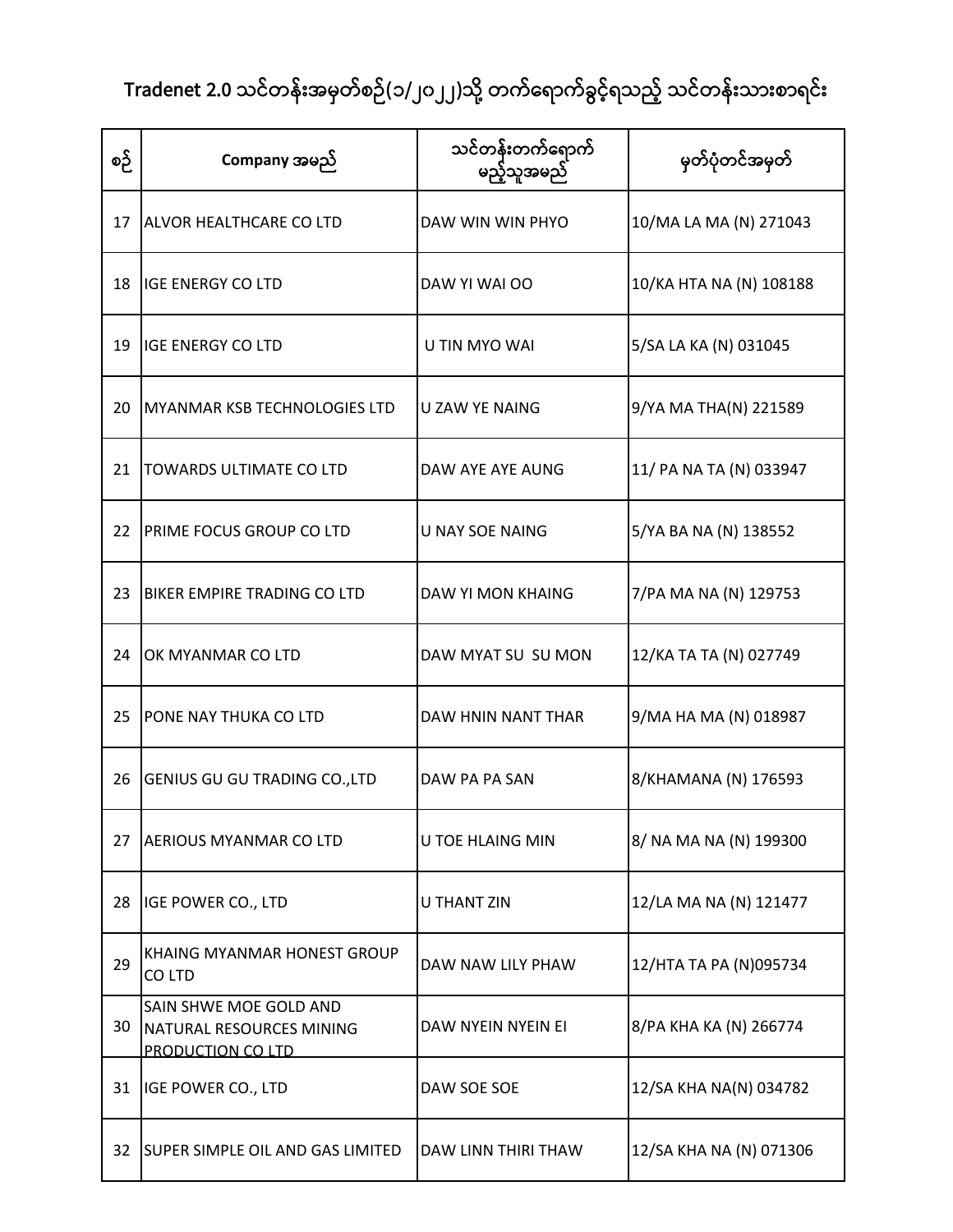| စဉ် | Company အမည်                                                  | သင်တန်းတက်ရောက်<br>မည့်သူအမည်       | မှတ်ပုံတင်အမှတ်         |
|-----|---------------------------------------------------------------|-------------------------------------|-------------------------|
| 33  | MYANERGY CO., LTD                                             | U HEIN THIHA SOE                    | 12/OU KA TA(N) 198747   |
| 34  | <b>CHANLON CO LTD</b>                                         | DAW ZAR CHI WIN                     | 13/MA SA TA (N)059387   |
| 35  | KILOCAL MYANMAR LTD                                           | DAW YEE MON AUNG                    | 9/KHA AH ZA (N) 000172  |
| 36  | DOUNG LINH HOLDINGS MYANMAR<br>CO LTD                         | DAW THAZIN AYE                      | 12/OU KA MA (N)234996   |
| 37  | <b>MYANMAR YANG TSE COPPER</b><br><b>LIMITED</b>              | DAW SABAI AUNG                      | 12/AH SA NA(N) 108377   |
| 38  | <b>CHANLON CO LTD</b>                                         | DAW YIN AYE WIN                     | 5/KHA TA NA (N) 023893  |
| 39  | <b>SG SAFETY MYANMAR CORPORATION</b><br><b>LTD</b>            | DAW MYA KYU KYU THIN                | 14/ MA AH NA (N) 166845 |
| 40  | IME INTERNATIONAL CO., LTD                                    | DAW PHYO WAI MON                    | 14/MA AH NA (N)185154   |
| 41  | <b>FUTURE MAX TRADING &amp; LOGISTICS</b><br>SERVICE CO., LTD | DAW NANG THANDAR WIN                | 12/OU KA MA(N)182971    |
| 42  | NAING LIN TUN CO., LTD                                        | <b>DAW THWE THWE</b><br>YADANAR TIN | 12/MA YA KA(N)183194    |
| 43  | KHIT SANN SEIN CO., LTD                                       | DAW THU ZAR MYINT                   | 9/PA TA NA (N) 157838   |
| 44  | <b>SUPER SEVEN STARS MOTORS</b><br><b>INDUSTRY CO., LTD</b>   | DAW LAY MI MI SOE                   | 12/OU KA MA (N) 018936  |
| 45  | <b>SUPER SEVEN STARS MOTORS</b><br><b>INDUSTRY CO LTD</b>     | DAW MOH MOH KHIN                    | 12/THA GA KA (N) 043458 |
| 46  | H. WIN COLTD                                                  | DAW CHAW SU SAN                     | 12/ PA BA TA (N) 033014 |
| 47  | SHWE BHONE PYAE AUNG CO., LTD                                 | DAW NANG KHAM OO                    | 13/KA MA NA (N)112094   |
| 48  | <b>HOLY HILL CO LTD</b>                                       | <b>U PAING KHANT KYAW</b>           | 9/PA KHA KA (N) 028771  |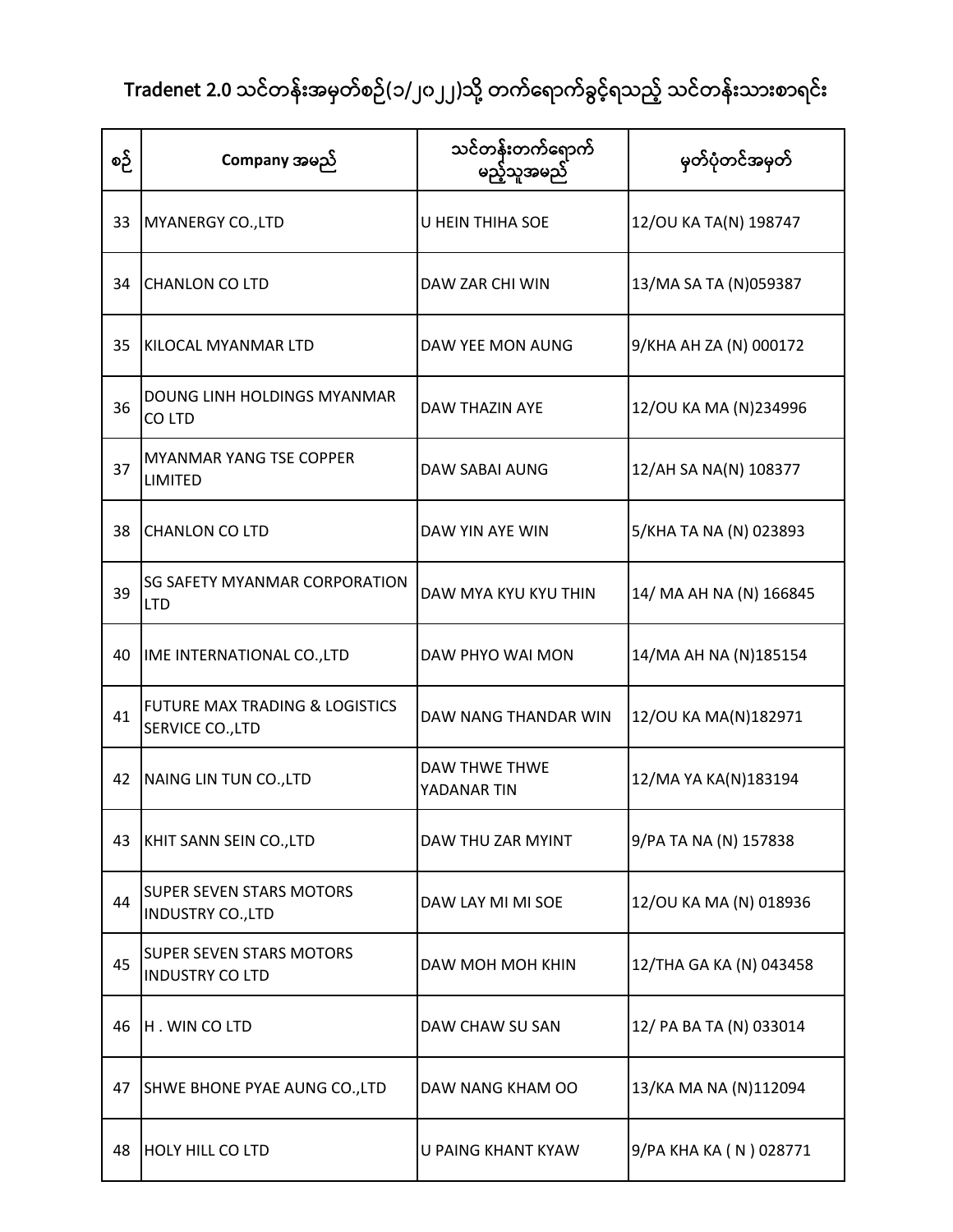| စဉ် | Company အမည်                                           | သင်တန်းတက်ရောက်<br>မည့်သူအမည်                | မှတ်ပုံတင်အမှတ်         |
|-----|--------------------------------------------------------|----------------------------------------------|-------------------------|
| 49  | <b>IGUARDIAN BOND CO LTD</b>                           | DAW AYE MAR SOE                              | 9/ SA KA TA (N) 062335  |
| 50  | <b>BEAUTIFUL TREE CO LTD</b>                           | <b>U MAUNG MAUNG</b>                         | 12/KHAYANA (N) 090679   |
| 51  | ALL WIN TRADING CO., LTD                               | DAW THET SU HLAING                           | 12/DA PA NA (N) 058734  |
| 52  | NANO TO GIGA STEEL CO., LTD                            | U AUNG ZAW OO                                | 12/KA KHA KA(N)059033   |
| 53  | YAUNG NI FAMILY CO., LTD                               | <b>U AUNG MYO HEIN</b>                       | 13/KAKHANA (N) 076303   |
| 54  | NGWE KABAR MYANMAR CO., LTD                            | DAW HTET HTET AUNG                           | 12/KA MA YA (N)055369   |
| 55  | HNIN WUN CO., LTD                                      | DAW PANN AYE                                 | 11/KAPHANA (N) 035371   |
| 56  | THURIYA WIN INTERNATIONAL<br>CO.,LTD                   | DAW NAN THIDA YAMIN AYE 7/PA KA NA (N)244178 |                         |
| 57  | <b>HEALTHY AND TASTY CATERING</b><br>CO.,LTD           | <b>U PYAY NYEIN</b>                          | 12/YA KA NA (N)061489   |
| 58  | THIRI PYAE SONE CO., LTD                               | U PHYO WAI AUNG                              | 12/KATANA (N) 148428    |
| 59  | JUPITER FORCE STEEL CO., LTD                           | DAW CHUE KALYAR THEINT                       | 12/AH SA NA(N)223674    |
| 60  | <b>EMERALD LIGHT LOGISTIC &amp; TRADING</b><br>CO.,LTD | DAW POE EI THEINT                            | 8/ PA KA KA (N) 262616  |
| 61  | <b>IRRAWADDY GREEN TOWERS LIMITED</b>                  | DAW MAY THIN KAING                           | 12/SA KA NA (N) 072764  |
| 62  | SHWE THEE HNAN FARMING CO., LTD                        | U SAI SAY HAN                                | 13/KA MA NA (N) 004022  |
| 63  | <b>SANKARA COMPANY LIMITED</b>                         | U HTUN HTUN DWAY                             | 12/ KA TA TA (N) 001299 |
| 64  | NORTH EAST GATE FRUIT CO., LTD                         | DAW NANG KHIN MOE KYI                        | 13/NA KA NA (N) 000334  |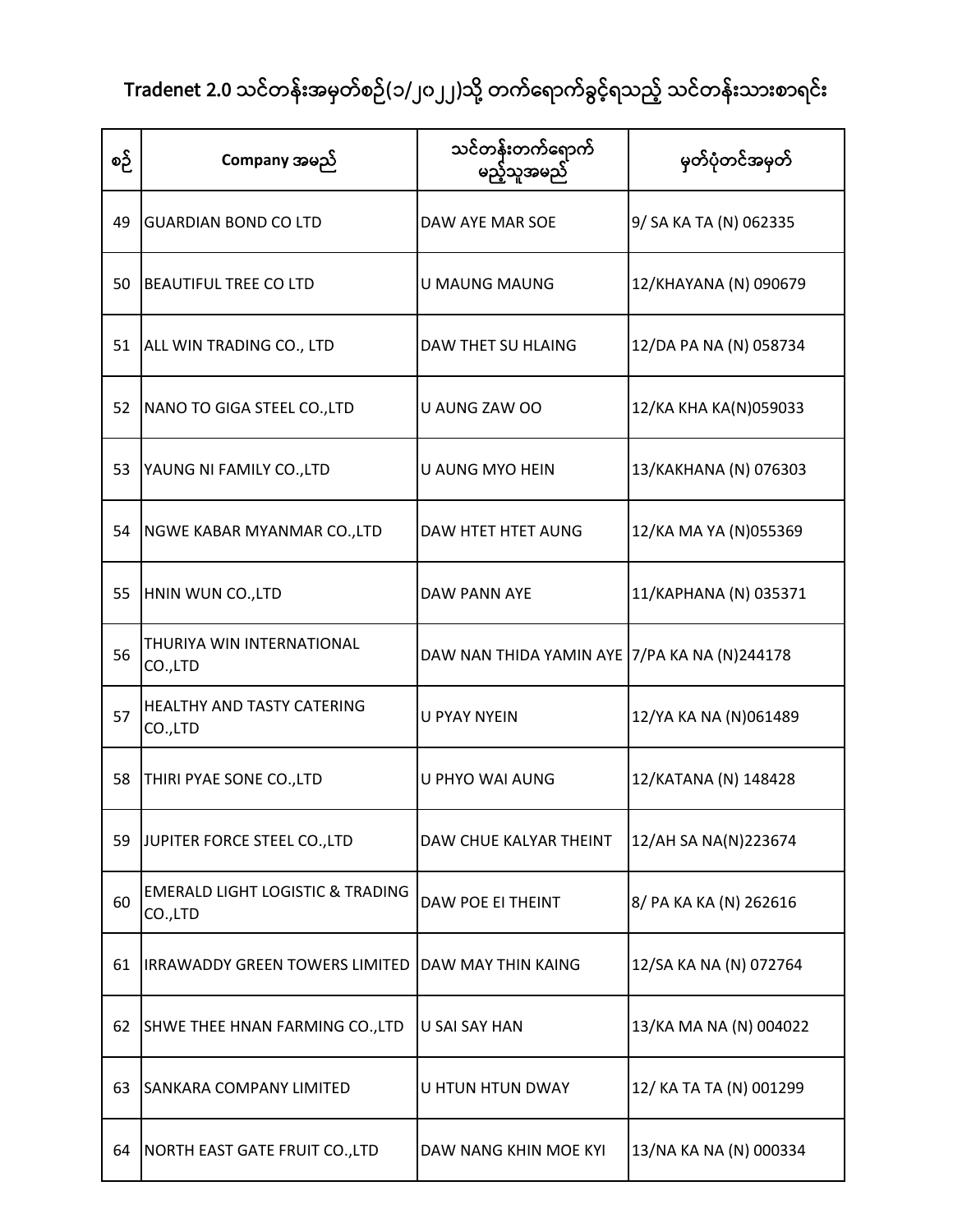| စဉ် | Company အမည်                                                       | သင်တန်းတက်ရောက်<br>မည့်သူအမည် | မှတ်ပုံတင်အမှတ်          |
|-----|--------------------------------------------------------------------|-------------------------------|--------------------------|
| 65  | WHITE ROSE MYANMAR EXPORT &<br><b>IMPORT CO., LTD</b>              | DAW TIN NILAR WIN             | 14/KA LA NA (N) 127393   |
| 66  | <b>SANKARA COMPANY LIMITED</b>                                     | U SO PYAY                     | 12/ THA GA KA (N) 182362 |
| 67  | MYINT MYAT HTUT KHAUNG INT'L<br>CO.,LTD                            | DAW ZAR ZAR WIN               | 3/HA PA NA (N) 065765    |
| 68  | THIRI PYAE SONE CO., LTD                                           | DAW NAN TIN ZAR HLAING        | 12/DAGAMA(N) 008695      |
| 69  | <b>MYANMAR TAH HSIN INDUSTRIAL</b><br>CO.,LTD                      | <b>DAW PHYU THINN THWEL</b>   | 10/ MA LA MA (N) 169714  |
| 70  | <b>BEST DAY INTERNATIONAL BDI</b><br>CO.,LTD                       | DAW KHIN THIRI AYE            | 9/AH MA ZA (N) 006374    |
| 71  | <b>BEST DAY INTERNATIONAL BDI</b><br>CO.,LTD                       | U KO KO LATT                  | 8/YA NA KHA (N) 140152   |
| 72  | THAI FASHION FOOTWEAR<br>PRODUCTION & TRADING CO., LTD             | <b>U AUNG MOE THET KYAW</b>   | 11/GA MA NA (N) 051409   |
| 73  | IAUNG LINN ANIMAL HEALTH LIMITED                                   | DAW MYA LAY WIN               | 12/ HTA TA PA (N) 078194 |
| 74  | <b>SUCCESS EMPIRE TRANSPORTATION</b><br>& GENERAL TRADING CO., LTD | U SI THU                      | 12/ PA BA TA (N) 035225  |
| 75  | HAN NAY WUNN CO., LTD                                              | <b>U SOE KYAW KYAW</b>        | 3/MA WA TA (N)026067     |
| 76  | YSI PHARMACEUTICALS                                                | DAW EI EI MYINT               | 3/BA AH NA (N) 154886    |
| 77  | <b>KYAUKSE SILK CO., LTD</b>                                       | DAW THU ZAR MOE               | 9/KA MA ZA (N) 002288    |
| 78  | AA GROUP LIMITED                                                   | DAW MAY THINZAR AUNG          | 7/PA MA NA (N) 199726    |
| 79  | NABATI ENERLIFE MYANMAR CO LTD                                     | U KYAW ZIN WIN                | 12/ THA KA TA (N) 170221 |
| 80  | <b>GUARDIAN BOND CO LTD</b>                                        | DAW THIDA OO                  | 12/ AH SA NA (N) 194452  |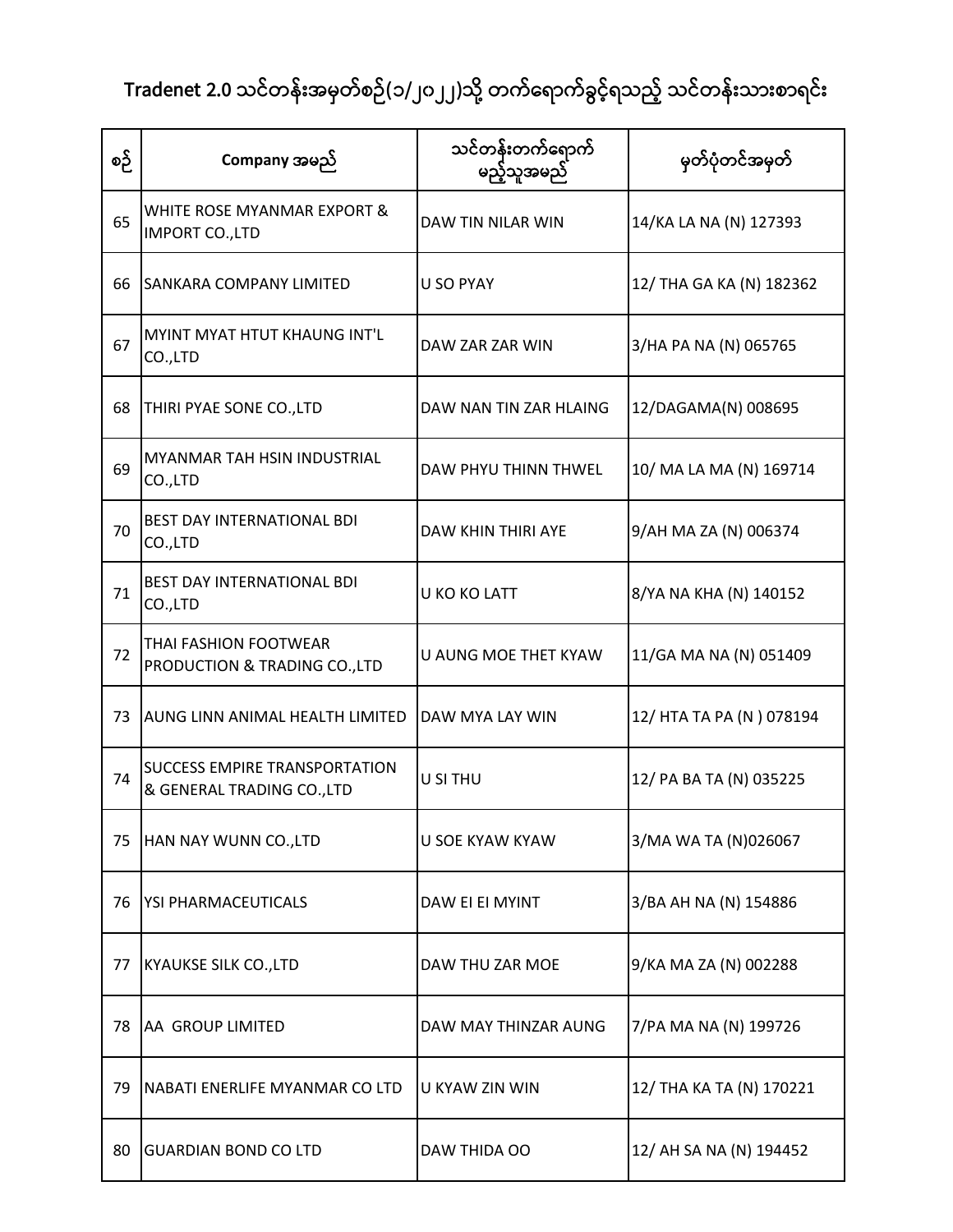| စဉ် | Company အမည်                                                     | သင်တန်းတက်ရောက်<br>မည့်သူအမည်            | မှတ်ပုံတင်အမှတ်         |
|-----|------------------------------------------------------------------|------------------------------------------|-------------------------|
| 81  | <b>PEACE MYANMAR GROUP CO LTD</b>                                | DAW SU YADANAR THEIN                     | 13/ NA SA NA (N) 055054 |
| 82  | <b>GINGER TRADING CO LTD</b>                                     | DAW HNIN YU WAI                          | 12/OU KA MA (N) 227209  |
| 83  | <b>FULLY LIGHT SHAN GROUP CO LTD</b>                             | DAW YE YE LWIN                           | 9/MA KHA NA (N) 203588  |
| 84  | <b>FULLY LIGHT SHAN GROUP CO LTD</b>                             | U THIHA HEIN                             | 12/DA GA SA (N) 009661  |
| 85  | <b>ASIA ORACLE CO LTD</b>                                        | U KYAW ZAW                               | 12/ PA BA TA (N) 000773 |
| 86  | <b>PLENITUDE PAPERS &amp; PACKING</b><br><b>MATERIALS CO LTD</b> | <b>MAW MAW NAING</b>                     | 9/TA THA NA (N) 158362  |
| 87  | <b>FULLY LIGHT SHAN GROUP CO LTD</b>                             | DAW THADAR WIN AYE                       | 13/ LA YA NA (N) 187695 |
| 88  | <b>FULLY LIGHT SHAN GROUP CO., LTD</b>                           | U YE THIHA HTET                          | 13/LA YA NA (N) 189196  |
| 89  | <b>FULLY LIGHT SHAN GROUP CO., LTD</b>                           | <b>DAW MYO WAI</b>                       | 9/MA KA NA (N) 095818   |
| 90  | <b>FULLY LIGHT SHAN GROUP CO., LTD</b>                           | <b>DAW WINE THET HTAR</b><br><b>AUNG</b> | 13/LA KA NA (N) 003824  |
| 91  | <b>GUARDIAN BOND CO., LTD</b>                                    | <b>DAW PHYO PYIT KHAING</b>              | 12/YA KA NA (N) 072705  |
| 92  | SHWE KHEWADE CO., LTD                                            | U YE MIN SOE                             | 8/ PA KHA KA (N) 270517 |
| 93  | <b>GOLD LITE MYANMAR CO LTD</b>                                  | U AUNG MYAT THU                          | 12/ LA KA NA (N) 216674 |
| 94  | BEST DAY INTERNATIONAL BDI CO LTD                                | <b>U YE HTUT</b>                         | 13/ KA LA TA (N) 039844 |
| 95  | AGX LOGISTICS MYANMAR CO., LTD                                   | DAW HAY MAN TUN                          | 12/DA GA YA (N)031263   |
| 96  | AGX LOGISTICS MYANMAR CO., LTD                                   | DAW KYU KYU KHINE                        | 9/NA HTA KA (N) 164112  |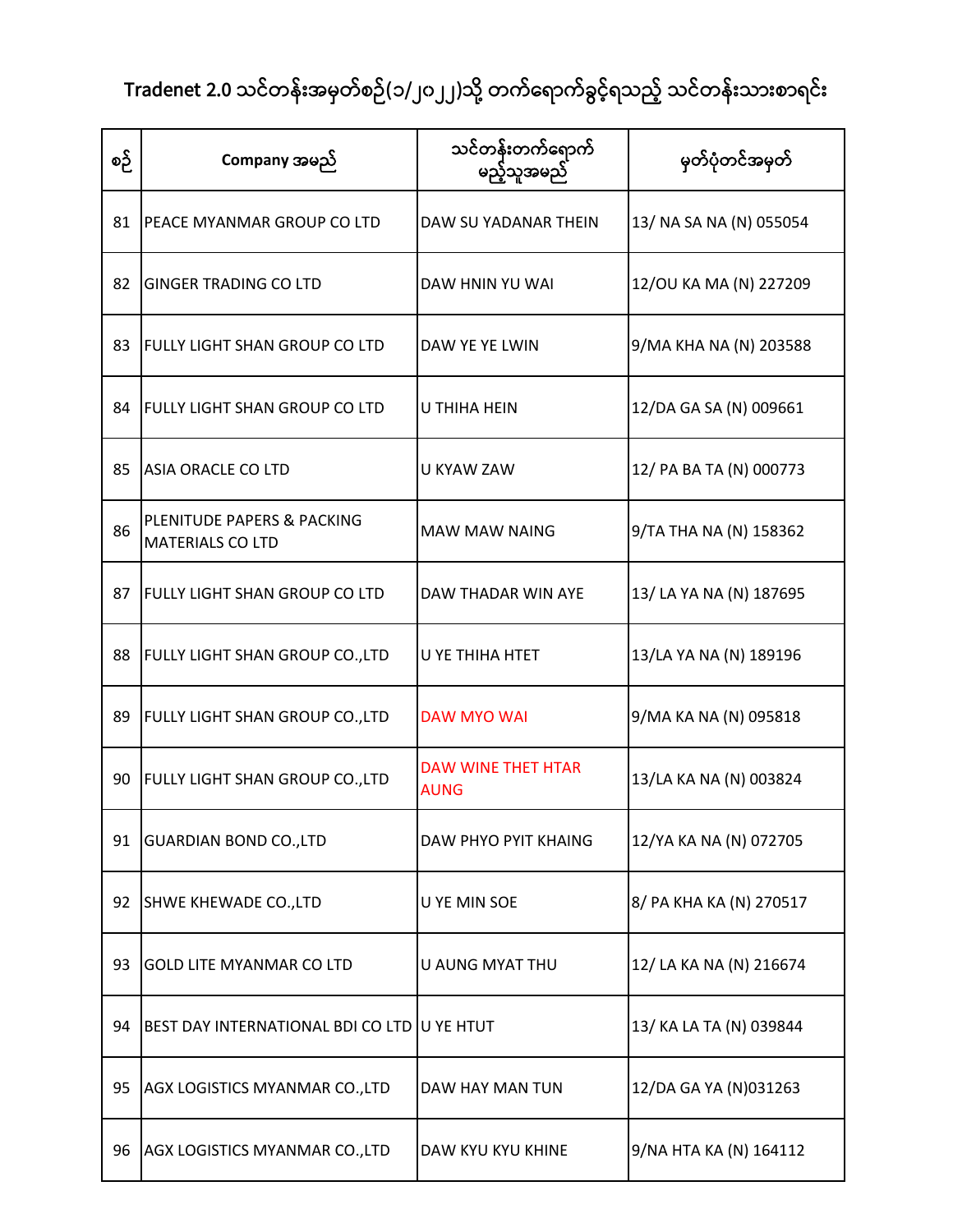| စဉ် | Company အမည်                                   | သင်တန်းတက်ရောက်<br>မည့်သူအမည် | မှတ်ပုံတင်အမှတ်          |
|-----|------------------------------------------------|-------------------------------|--------------------------|
| 97  | <b>DKSH MYNMAR LTD</b>                         | DAW SU SU LWIN                | 12/ AU KA TA (N) 079847  |
| 98  | MUDETAR MM CO., LTD                            | DAW MAR MAR MYINT             | 8/MA MA NA(N)168965      |
| 99  | TOE TET INTERNATIONAL CO., LTD                 | DAW AYE AYE KHAING            | 10/MA LA MA(N)137973     |
|     | 100 SOLEIL RIBBON LTD                          | DAW HLA NEW SOE               | 12/ THA KA TA(N)150377   |
|     | 101 PSN EXPORTS MYANMAR LTD                    | DAW YIN MIN HTIKE             | 7/THA NA PA(N)062337     |
|     | 102 AZCT COMPANY LTD                           | <b>U AUNG ZAW TUN</b>         | 12/OU KA TA (N)000089    |
|     | 103 WELL POWER TRADING CO., LTD                | DAW LWIN LWIN MOE             | 8/KHA MA NA(N) 186258    |
|     | 104 WELL POWER TRADING CO., LTD                | DAW LWIN LWIN MOE             | 8/KHA MA NA(N) 186258    |
|     | 105 ADVANCED DIAGNOSTI CO LTD                  | U KYAW ZIN THET               | 10/BA TA HTA (N) 040760  |
|     | 106 GATE OF ENERGY CO., LTD                    | <b>U NAING LINN</b>           | 7/TA NGA NA(N) 000093    |
| 107 | <b>GLORY MYANMAR INTERNATIONAL</b><br>CO LTD   | DAW SHWE YEE WIN              | 12/ YA PA THA (N) 076461 |
|     | 108 PHARMA TRADING CO., LTD                    | U KYAW SWAR HEIN              | 12/OU KA TA (N) 178875   |
| 109 | <b>IMPETUS INTERNATIONAL TRADING</b><br>CO LTD | DAW LAE WAH THWIN             | 8/PA KHA KA (N) 200370   |
|     | 110 HIGH END CO., LTD                          | U AUNG NAING OO               | 9/MA HTA LA (N)007832    |
|     | 111 SOUTHERN MYANMAR CO LTD                    | U KYAW THIHA                  | 12/ LA MA NA (N) 152151  |
| 112 | DAIBOCHI PACKING (MYANMAR) CO<br><b>LTD</b>    | U THU YA AUNG                 | 14/MA AH NA (N) 166268   |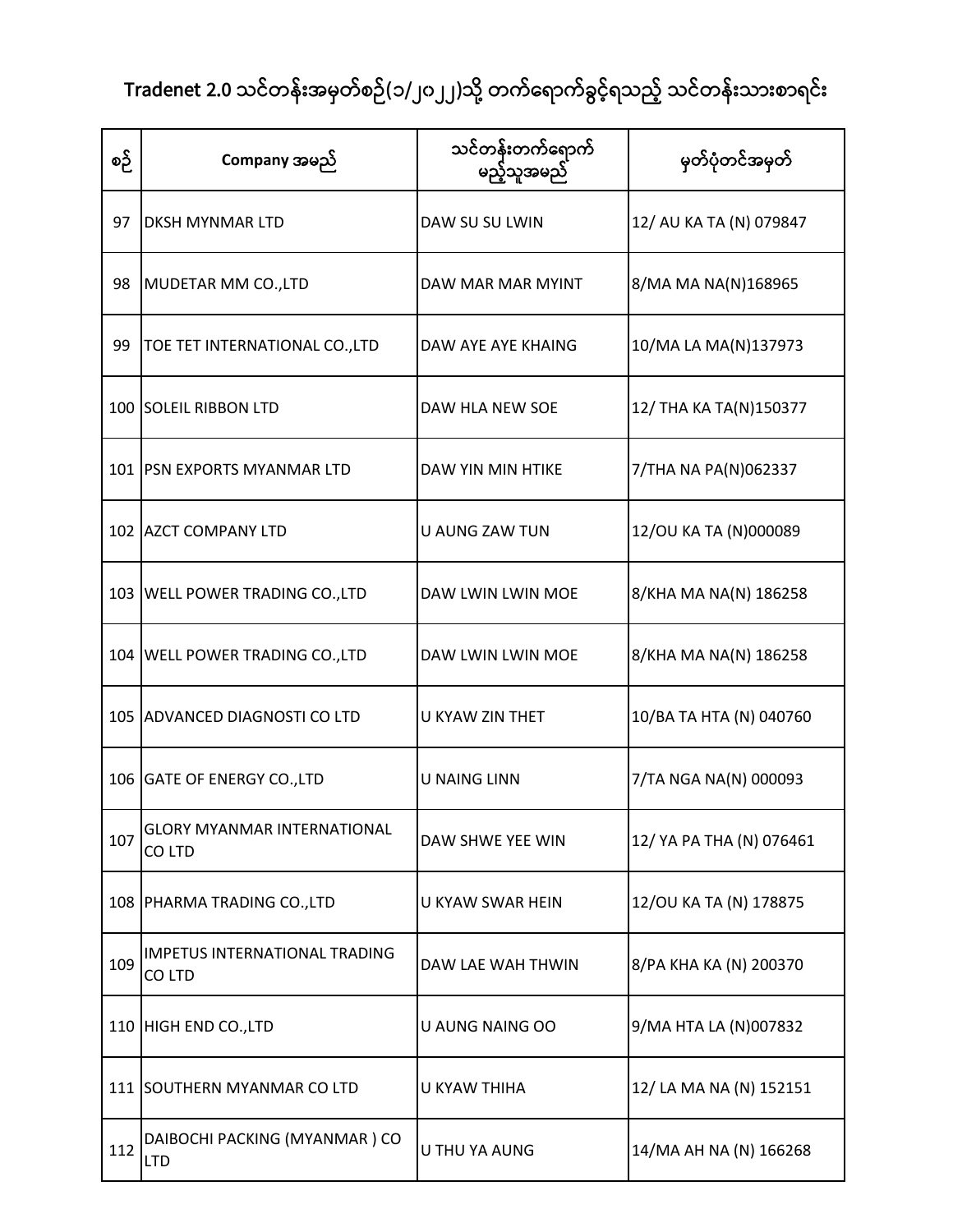| စဉ် | Company အမည်                                          | သင်တန်းတက်ရောက်<br>မည့်သူအမည် | မှတ်ပုံတင်အမှတ်          |
|-----|-------------------------------------------------------|-------------------------------|--------------------------|
|     | 113 BEAUTIFUL TREE CO LTD                             | U YU NAING                    | 12/BA TA HTA (N) 004867  |
| 114 | <b>IMPERIAL PRESTIGE ENTERPRISE</b><br><b>LIMITED</b> | U YAN NAING OO                | 12/PA BA TA (N) 032014   |
|     | 115 NAN SHWE LI CO LTD                                | DAW PHYO PHYO TUN             | 13/KA MA NA (N) 066165   |
|     | 116 ROGHATIA DYNASTY CO LTD                           | U AUNG MIN KHANT              | 12/AH LA NA (N) 051828   |
|     | 117 HEALTH GLORY CO., LTD                             | DAW TIN ZAR WIN               | 7/PHA MA NA(N)174656     |
| 118 | ASIA FOREVER INTERNATIONAL CO<br><b>LTD</b>           | DAW BO MA                     | 12/ THA GA KA(N) 126233  |
|     | 119 GRACE UNIVERSAL CO LTD                            | U AUNG HTET KYAW              | 12/ BA TA HTA (N) 043909 |
|     | 120 MEDIA MYANMAR GROUP LTD                           | DAW LIN PA PA PHYO            | 12/ THA LA NA (N) 082548 |
| 121 | <b>BENCHMARK PETROLEUM &amp;</b><br>CHEMICAL CO LTD   | DAW HNAUNG SU MON             | 12/DA GA TA (N) 091537   |
|     | 122 MYAWADDY TRADING LIMITED                          | U KHIN MAUNG HLAING           | 9/ PA THA KA (N) 006512  |
| 123 | PAING FAMILY INTERNATIONAL CO<br><b>LTD</b>           | <b>DAW THIRI ZAW</b>          | 8/AH LA NA (N) 118608    |
|     | 124 BEE INTERNATIONAL CO LTD                          | DAW YADANAR WIN               | 12/ MA BA NA (N) 149182  |
| 125 | PAING FAMILY INTERNATIONAL CO<br><b>LTD</b>           | DAW MYINT MYINT HTAY          | 12/ OU KA TA (N) 158689  |
|     | 126 LULAY GENERAL TRADING CO LTD                      | U KYAW LWIN                   | 12/ KA TA TA (N) 029350  |
|     | 127 GOLD LITE MYANMAR CO LTD                          | <b>U NAING LYNN</b>           | 12/ MA RA KA (N) 161846  |
|     | 128 HIGH END CO LTD                                   | <b>U NANDA AYE</b>            | 12/ SA KHA NA(N) 049446  |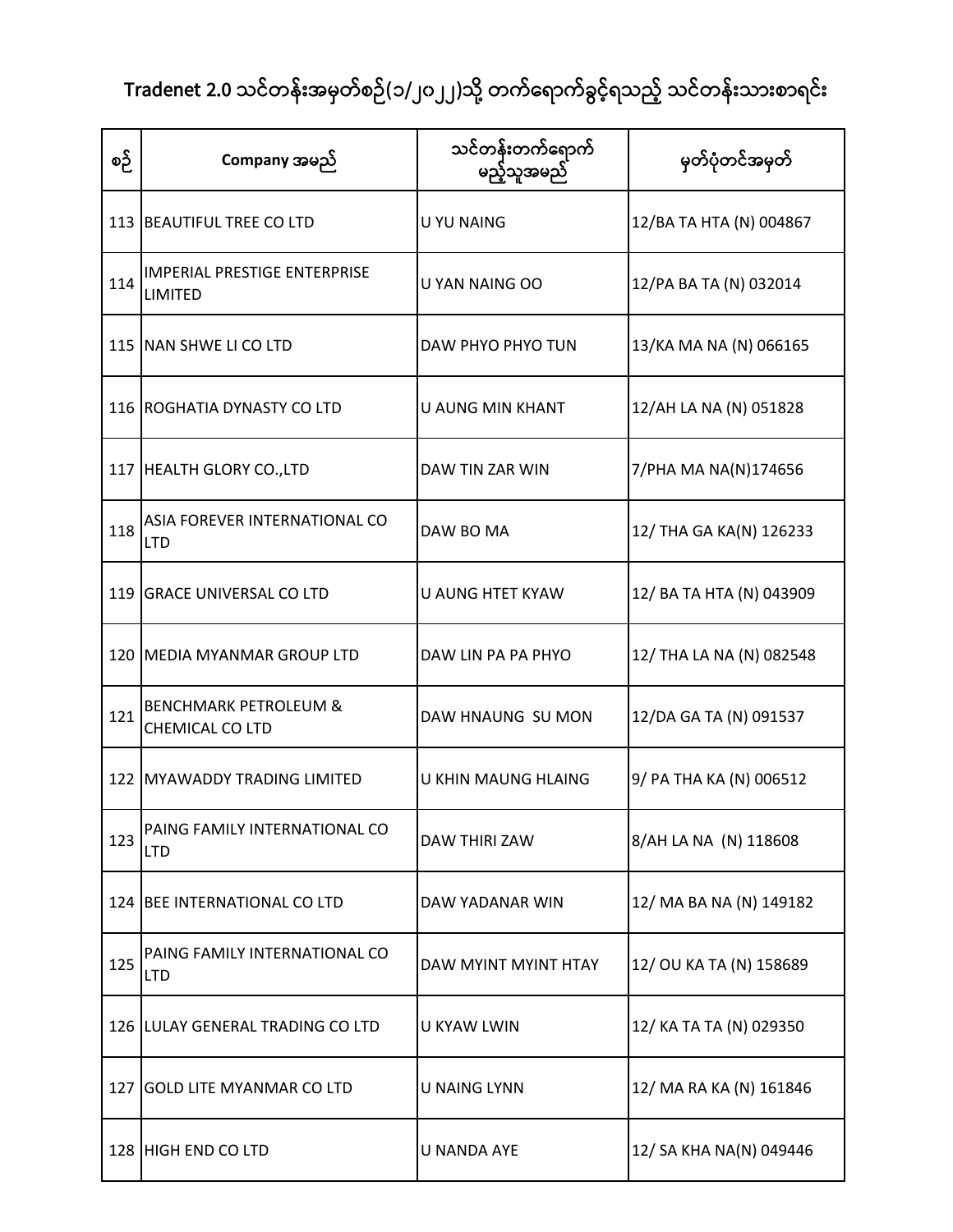| စဉ် | Company အမည်                                           | သင်တန်းတက်ရောက်<br>မည့်သူအမည် | မှတ်ပုံတင်အမှတ်          |
|-----|--------------------------------------------------------|-------------------------------|--------------------------|
|     | 129   MAHASWARI INTERNATIONAL CO LTD                   | DAW WINT ZAR NI MAUNG         | 12/ KA MA YA (N) 062294  |
| 130 | PAING FAMILY INTERNATIONAL CO<br><b>LTD</b>            | DAW NILAR HTUN                | 12/PA ZA TA (N) 004899   |
|     | 131 AUNG GYI TRADING LTD                               | U THANT MYINT OO              | 12/MA YA KA (N) 132174   |
|     | 132 MOMONO CO LTD                                      | DAW KHIN MYAT NOE             | 7/PA KHA NA (N) 251996   |
| 133 | ADIPATI AGRICULTURAL PRODUCE<br><b>TRADING LIMITED</b> | DAW PYAE PYAE PHYO            | 8/THA YA NA (N)085603    |
|     | 134 MOMONO CO LTD                                      | U WIN LWIN AUNG               | 3/ BA LA NA (N) 432250   |
| 135 | <b>KHAING MYANMAR HONEST GROUP</b><br>CO LTD           | DAW PHOO MYAT THWE            | 12/LA TA YA (N) 105842   |
|     | 136 HYPER X TRADING CO LTD                             | <b>U HTET LINN</b>            | 5/KA LA NA (N) 056694    |
|     | 137 ZEE TRADING CO LTD                                 | DAW YA MIN HTUN               | 3/ LA BA NA (N) 102402   |
|     | 138 IN L M MYAWADDY LOGISTICS CO LTD                   | U KYAW THET HTOO              | 12/MA GA DA (N) 133110   |
|     | 139 PICASOFT CO LTD                                    | <b>U SHEIN MIN THANT</b>      | 14/ LA PA TA (N) 187171  |
|     | 140 SHWE TAUNG DEVELOPMENT CO LTD                      | DAW MAY HTWE AUNG             | 9/ PA MA NA (N) 140081   |
|     | 141 SHWE TAUNG ENERGY CO LTD                           | DAW SU ZAR KYI                | 9/ LA WA NA (N) 198772   |
|     | 142 SAN CHAIN THIT CO LTD                              | U THIHA AUNG SHWE             | 13/ TA KHA LA (N) 092959 |
|     | 143 KYAW LOGISTICS MYAWADDY CO LTD                     | U HTUN HTUN OO                | 12/ KHA YA NA (N) 102126 |
|     | 144 KYAW LOGISTICS MYAWADDY CO LTD                     | U KO KO CHIT OO MAUNG         | 1/ KA MA NA (N) 059720   |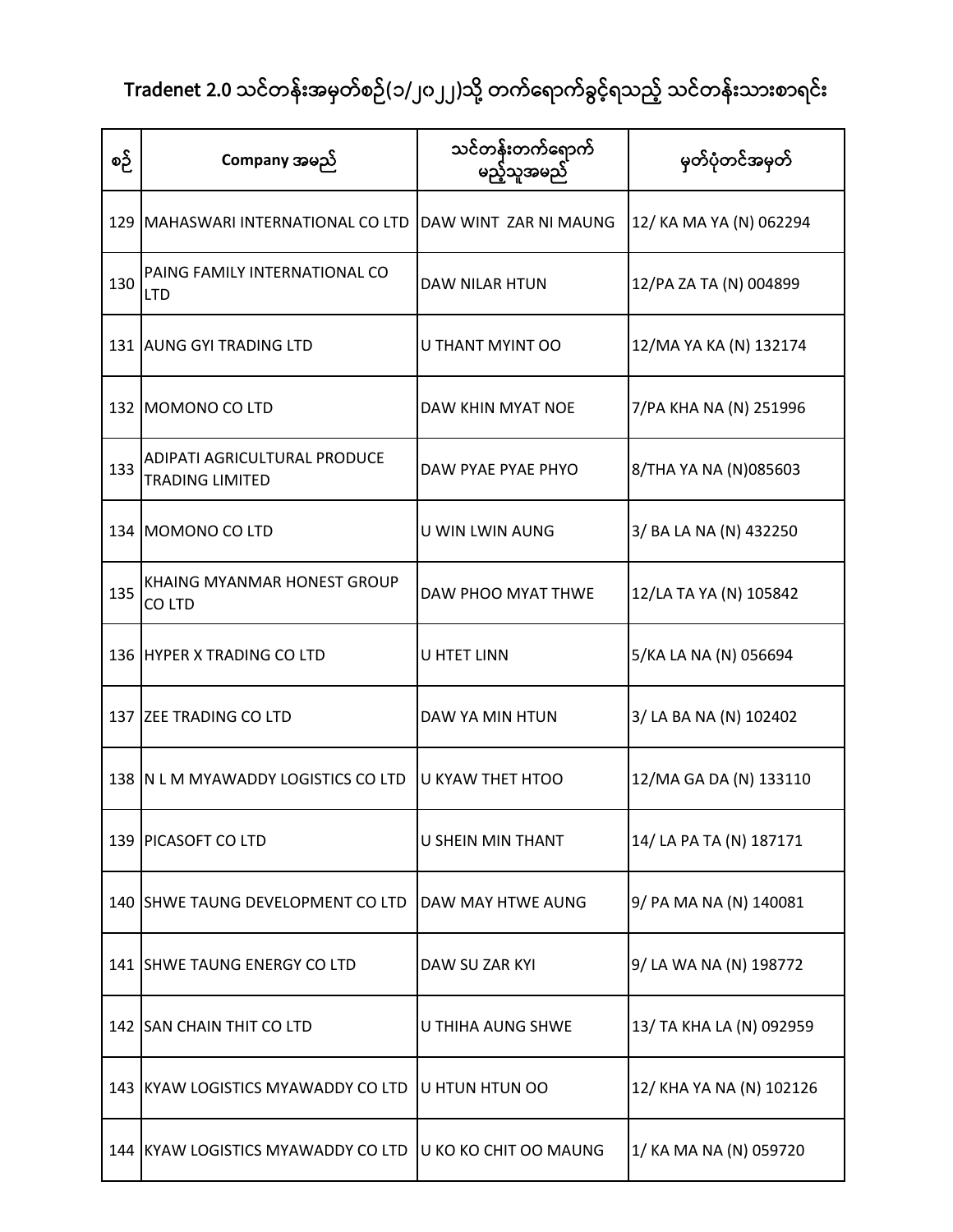| စဉ် | Company အမည်                                           | သင်တန်းတက်ရောက်<br>မည့်သူအမည် | မှတ်ပုံတင်အမှတ်         |
|-----|--------------------------------------------------------|-------------------------------|-------------------------|
|     | 145 KYAW LOGISTICS MYAWADDY CO LTD                     | <b>JU KYAW ZIN NYEIN</b>      | 14/LA PA TA (N) 298997  |
|     | 146 KYAW LOGISTICS MYAWADDY CO LTD                     | U PYAE PHYO AUNG              | 8/ TA TA KA (N) 231107  |
|     | 147 KYAW LOGISTICS MYAWADDY CO LTD                     | U THAN ZAW WIN                | 8/ HTA LA NA (N) 056546 |
|     | 148 KYAW LOGISTICS MYAWADDY CO LTD                     | <b>JU KYAW WIN HAN</b>        | 10/ MA LA MA (N) 077474 |
| 149 | THREE TYCOOMS INTERNATIONAL<br><b>TRADING LTD</b>      | DAW NEW NEW THEIN             | 12/ MA GA TA 9N) 042292 |
| 150 | THREE TYCOOMS INTERNATIONAL<br><b>TRADING LTD</b>      | U KYAW LIN HTIKE              | 12/ YA KA NA (N) 079696 |
|     | 151 MYANMAR WINNER TRADING CO LTD                      | <b>U MIN KHANT</b>            | 12/ KA MA TA (N) 078832 |
|     | 152 NADI HTET TRADING CO LTD                           | DAW SAN THAWDAR               | 12/ OU KA MA (N) 228120 |
|     | 153   DECO-LAND CO LTD                                 | U KYAW MIN OO                 | 12/ OU KA TA (N) 131191 |
| 154 | <b>XOONIN TRADING &amp; LOGISTICS CO</b><br><b>LTD</b> | DAW WUT YI KYAW               | 14/MA AH PA (N) 206279  |
|     | 155 MYINT THUKHA NADI CO LTD                           | <b>U SOE PAING</b>            | 12/MA GA DA (N) 168584  |
| 156 | <b>STRATEGY LOGISTICS GROUP</b><br>(MYANMAR) CO LTD    | U PYAE PHYO THU               | 12/OU KA TA (N) 185683  |
|     | 157 NEW HARMONY CO LTD                                 | U SAI SE THU                  | 9/KHA AH ZA (A) 000136  |
|     | 158 MERRY MAX CO LTD                                   | U KAUNG HTET KYAW             | 12/ LA MA TA (N) 034746 |
|     | 159 ZAW GABAR FAMILY TRADING CO LTD                    | U YAN AUNG PHYO               | 5/BA TA LA (C) 113807   |
| 160 | MYANMAR GOLDEN MYANMAR CO<br><b>LTD</b>                | U KHUN SAN THU AUNG           | 13/ YA SA NA (N) 073501 |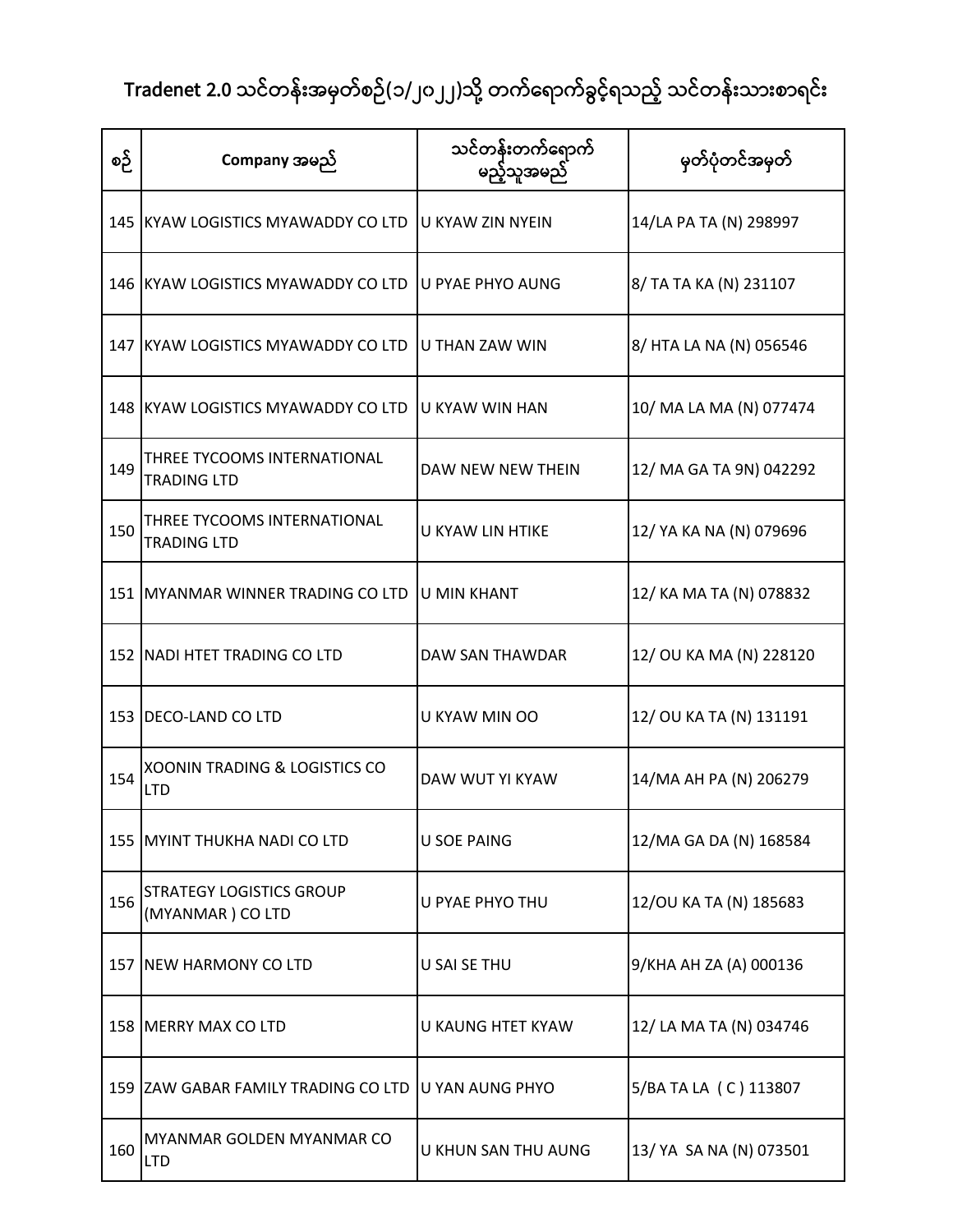| စဉ် | Company အမည်                                                 | သင်တန်းတက်ရောက်<br>မည့်သူအမည် | မှတ်ပုံတင်အမှတ်         |
|-----|--------------------------------------------------------------|-------------------------------|-------------------------|
| 161 | PEACE MYANMAR ELECTRIC HOLDING<br>CO LTD                     | U AYE CHAN AUNG               | 9/ PA MA NA (N) 188799  |
|     | 162 KPH MANUFACTURING CO LTD                                 | DAW PWINT THIRI KHIN          | 12/ MA GA TA(N) 103450  |
|     | 163 YING SHENG (MYANMAR) CO LTD                              | DAW HAN KYI PHYO              | 14/ MA AH NA (N) 179258 |
| 164 | <b>NGWE PINLAE LIVESTOCK BREEDINGS</b><br>& FISHERIES CO LTD | <b>U ZAW WIN</b>              | 12/ OU KA TA (N) 001302 |
|     | 165 SHWE MINGALAR CO LTD                                     | U KYAW KO KO WIN              | 12/ MA GA TA (N) 005062 |
|     | 166 SUZUKI (MYANMAR) MOTOR CO LTD                            | DAW THAW THAW KYI PHYU        | 12/ KA MA TA (N) 085310 |
|     | 167 MYA CHO TUN CO LTD                                       | U HEIN SWE OO                 | 7/PA MA NA (N) 135182   |
|     | 168 POE CHI TRADING CO LTD                                   | <b>U SHIN THANT WAI</b>       | 9/ PA MA NA (N) 217916  |
| 169 | <b>MANDALAY RICE DEVELOPMENT CO</b><br><b>LTD</b>            | U AUNG KAUNG MYAT             | 9/ AH MA ZA (N) 067655  |
| 170 | MYANMAR UNIQUE FAST SHIPPING<br>CO.,LTD                      | U KAN KAUNG                   | 5/TA MA NA(N) 061457    |
|     | 171 URANUS CO., LTD                                          | U TIN MOE                     | 12/THA LA NA(N) 031704  |
|     | 172 L & M MAYSON CO LTD                                      | U LWIN KO KO MYAINT           | 9/KHA MA SA (N) 029741  |
|     | 173 SHWE AI YAZAR CO LTD                                     | <b>U MAR KODE</b>             | 13/KA TA NA (N) 104466  |
|     | 174 SAME FAMILY CO LTD                                       | U SAI LANE SAIN               | 13/MA SA TA (N) 055643  |
|     | 175 SEIN LAE THWIN CO LTD                                    | <b>U THAWTAR SOE</b>          | 9/ PA BA NA (N) 191682  |
|     | 176 N MYANMAR TRANS CO LTD                                   | U MYO MIN SOE                 | 6/ KA YHA NA (N) 085645 |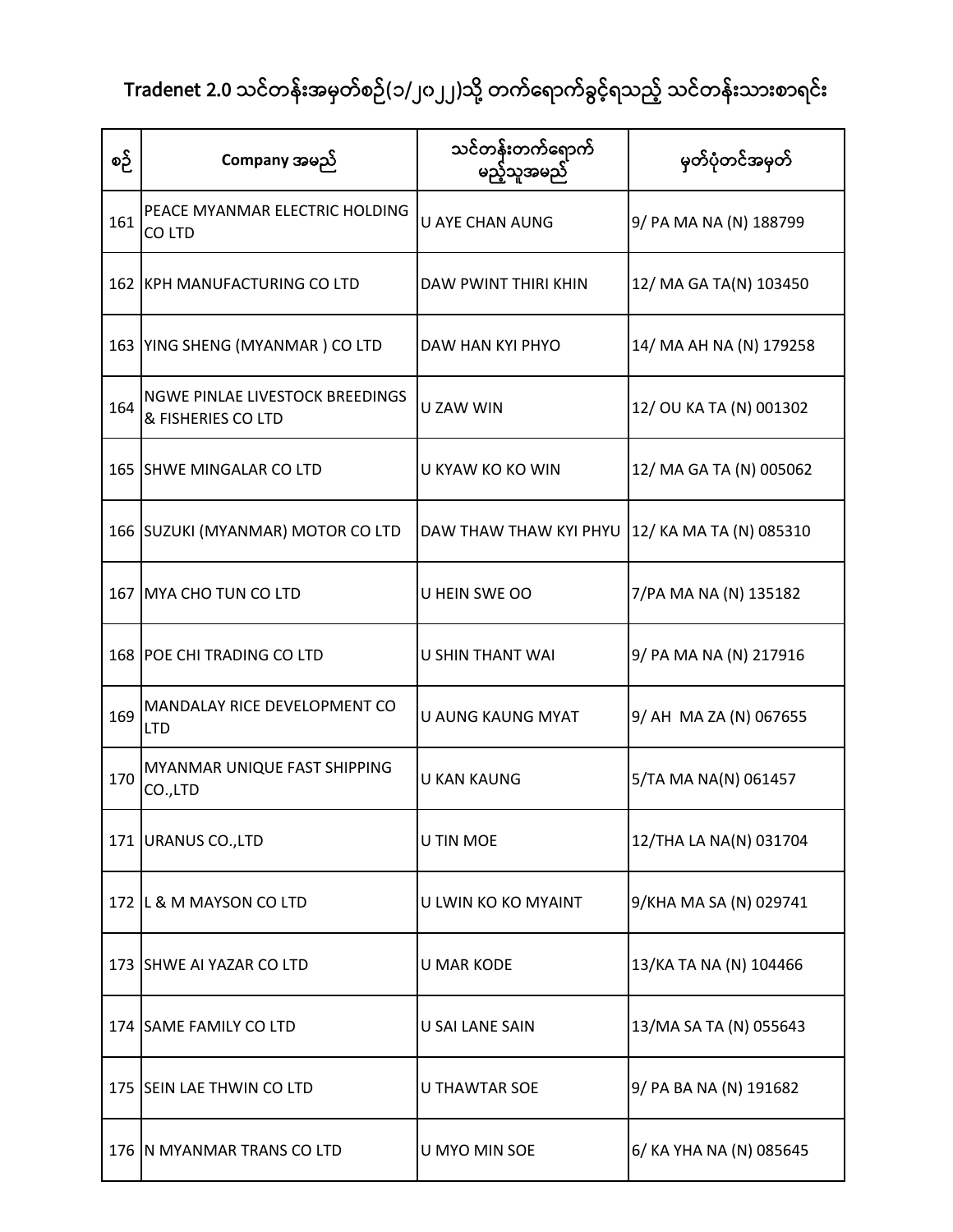| စဉ် | Company အမည်                                              | သင်တန်းတက်ရောက်<br>မည့်သူအမည် | မှတ်ပုံတင်အမှတ်           |
|-----|-----------------------------------------------------------|-------------------------------|---------------------------|
| 177 | <b>MYANMAR GOLDEN FIELD</b><br><b>AGRICULTURE CO LTD</b>  | DAW YAMIN OO                  | 13/MA SA TA (N) 059983    |
|     | 178 BATTERY WORLD CO LTD                                  | U HEIN HTUT KHAUNG            | 12/THA GA KA (N) 185849   |
|     | 179 KYAW THWIN LINN CO LTD                                | DAW SU MON HTET               | 9/PA MA NA (N) 280765     |
| 180 | <b>MYANMAR ECONOMIC HOLDINGS</b><br>PUBLIC CO LTD         | U AUNG THET PAING OO          | 1/ MA KA NA (N) 151549    |
| 181 | <b>MYANMAR ECONOMIC HOLDINGS</b><br>PUBLIC CO LTD         | <b>U KAUNG MYAT ZAW</b>       | 10/ THA HTA NA (N) 141567 |
| 182 | <b>MYANMAR ECONOMIC HOLDINGS</b><br>PUBLIC CO LTD         | <b>U KYAW SOE MOE</b>         | 7/HTA TA PA (N) 000549    |
|     | 183 WUNA KYAW CO LTD                                      | DAW NAN MYA SEIN              | 13/MA SA TA (N) 046001    |
|     | 184 WUNA KYAW CO LTD                                      | U WIN SOE                     | 5/ KHA OU TA (N) 073788   |
|     | 185 MYANMAR KAI YUAN CO LTD                               | DAW THANDAR AUNG              | 9/ MA KA NA (N) 157785    |
| 186 | WE CHANNEL MARKETING &<br><b>DISTRIBUTION CO LTD</b>      | DAW SOE SANDAR TUN            | 12/ LA MA NA (N) 144842   |
|     | 187 WAI LU AUNG HEIN CO LTD                               | DAW NILAR MYINT               | 12/ PA BA TA (N) 029782   |
|     | 188 NORDIC ALLIANCE MYANMAR LIMITED DAW MAY WUTT YEE PHYO |                               | 12/AH LA NA (N) 040270    |
| 189 | VARDAAN STEEL & AGRO SCIENCE CO<br><b>LTD</b>             | DAW THET THET AYE             | 12/ KA MA TA (N) 062698   |
|     | 190 LITHIUM CO LTD                                        | U AUNG MYINT                  | 9/ MA YA TA (N) 059949    |
| 191 | <b>GLOBAL ELECTRIC TECHNOLOGY CO</b><br><b>LTD</b>        | U PWINT THET KAUNG            | 9/ NGA THA YA (N) 006600  |
|     | 192 SC AUTO (MYANMAR) CO LTD                              | U WAI PHYO AUNG               | 12/ THA GA KA (N) 162247  |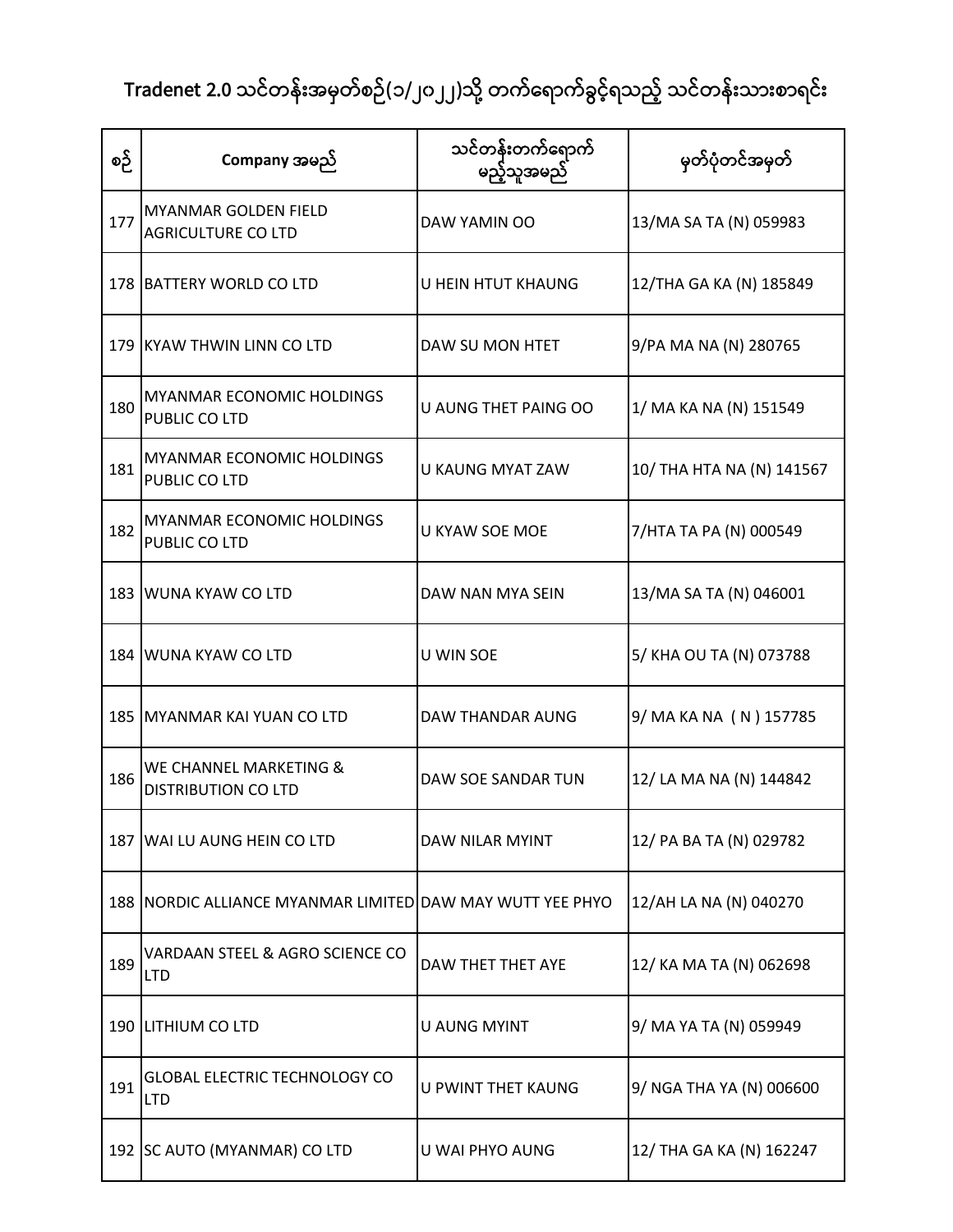| စဉ် | Company အမည်                                     | သင်တန်းတက်ရောက်<br>မည့်သူအမည်             | မှတ်ပုံတင်အမှတ်          |
|-----|--------------------------------------------------|-------------------------------------------|--------------------------|
|     | 193 TEMPERANCE UNITED CO LTD                     | DAW HSU MYAT THU                          | 12/ OU KA MA (N) 194977  |
|     | 194 TEMPERANCE UNITED CO LTD                     | DAW KHAING CHO WIN                        | 12/ LA KA NA (N) 177979  |
|     | 195 SIX WINNER BROTHERS CO LTD                   | DAW NAING NAING WIN                       | 12/ DA LA NA (N) 047658  |
|     | 196 SC AUTO (MYANMAR) CO LTD                     | DAW TINZAR SU PAING                       | 12/ DA LA NA (N) 048299  |
|     | 197 IMYANMAR PADAUK TRADING CO LTD               | DAW THAN THAN CHO                         | 14/ KA LA NA (N) 157367  |
|     | 198 SHWE YON (888) CO LTD                        | DAW MAY THU WIN                           | 9/LA WA NA (N) 284535    |
|     | 199 NAING LIN TUN CO LTD                         | <b>MA THWE THWE YADANAR</b><br><b>TIN</b> | 12/ MA YA KA (N) 183194  |
|     | 200 SAME FAMILY CO LTD                           | <b>DAW KHIN HTWE KYI</b>                  | 13/NAKHA NA (N) 096612   |
|     | 201 SHU SAN INDUSTRY CO LTD                      | DAW KHIN THEINGI ZAN                      | 13/ KA KHA NA (N) 069582 |
| 202 | SHWE CHAN THAR DAUNG MIN CO<br><b>LTD</b>        | <b>U YE MYINT AUNG</b>                    | 8/ TA TA KA (N) 100134   |
|     | 203 A.A.A CO LTD                                 | DAW HLA MYA THAWE                         | 13/MA YA TA (N) 009641   |
|     | 204 ENERGY-B CO LTD                              | U AUNG THAN NAING                         | 13/ MA SA TA (N) 058472  |
|     | 205 ENERGY-B CO LTD                              | <b>U MAUNG KHAING</b>                     | 9/LA WA NA(N) 161099     |
|     | 206 NAING SUCCESS CO LTD                         | U AUNG ZAW LINN                           | 3/MA WA TA (N) 025393    |
| 207 | PEERLESS MYANMAR SERVICES<br><b>GROUP CO LTD</b> | DAW AYE THANDAR HTAY                      | 8/ PA KHA KA (N) 328546  |
|     | 208 ZAYAR REGAL AURUM CO LTD                     | DAW MYA MYINT ZU MOE                      | 9/ PA MA NA (N) 233181   |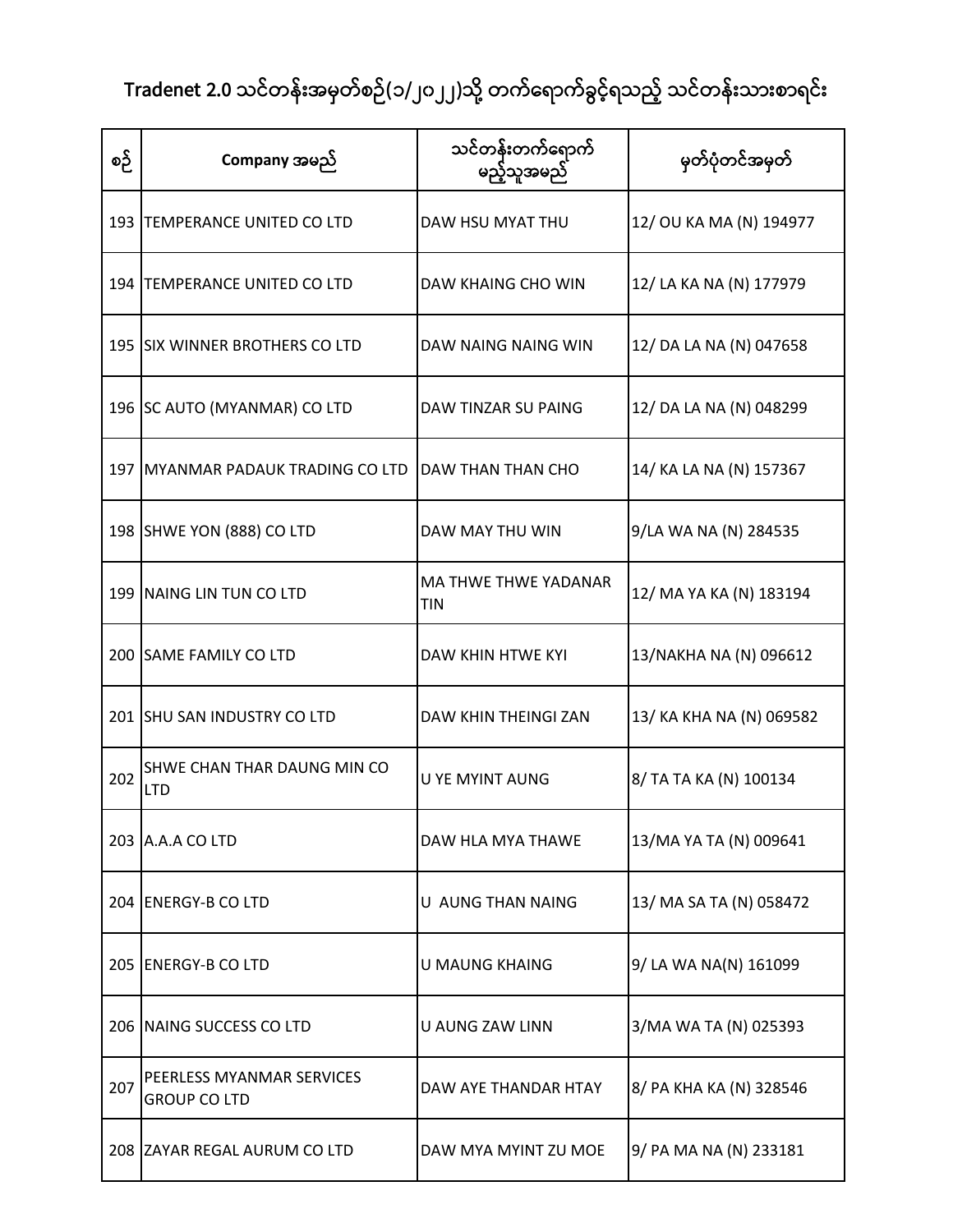| စဉ် | Company အမည်                                     | သင်တန်းတက်ရောက်<br>မည့်သူအမည်    | မှတ်ပုံတင်အမှတ်          |
|-----|--------------------------------------------------|----------------------------------|--------------------------|
|     | 209 ZAYAR REGAL AURUM CO LTD                     | DAW THINN THINN YU               | 9/ NA HTA KA (N) 154968  |
|     | 210 SHWE LA NI CO LTD                            | <b>U NAING LINN AUNG</b>         | 14/ZA LA NA 9N) 175582   |
|     | 211 DUWA-7 CO LTD                                | DAW SANDAR AYE                   | 9/ PA MA NA (N) 184541   |
|     | 212 PERFECT TRADE CO LTD                         | DAW THAZIN OO                    | 12/ DA PA NA (N) 056028  |
|     | 213 RAIN POWER CO LTD                            | <b>U KYAW MOE THU</b>            | 7/ YA TA YA (N) 198130   |
|     | 214 SHWE KA LAY CO LTD                           | DAW CHAN MYAE ZAW                | 12/ DA GA TA (N) 105620  |
| 215 | <b>SMOOTH WORLDWIDE SUCCESS CO</b><br><b>LTD</b> | DAW MYAT MYAT SAN<br><b>AUNG</b> | 12/ OU KA TA (N) 132003  |
|     | 216 MYITTAR INTERNATIONAL LTD                    | <b>U KYAW SOE TINT</b>           | 11/ BA THA TA (N) 049782 |
|     | 217 MAC DO CO LTD                                | U PHYO ZAY MAUNG                 | 12/ KA TA NA(N) 080148   |
|     | 218 SWAN YA NANT CO LTD                          | DAW GABYAR CHO                   | 12/ OU KA TA(N) 191579   |
|     | 219 SMART CARE CO LTD                            | DAW SU SU SAN                    | 12/ MA YA KA (N) 140779  |
|     | 220 LUCKIEST CO LTD                              | DAW NI NI HTOON                  | 12/ DA GA TA (N) 092678  |
|     | 221 UNITED TYRE GROUP (UTG) CO LTD               | <b>U YE WIN HTUN</b>             | 12/PA BA TA (N) 033167   |
|     | 222 BRIGHTER ENERGY CO LTD                       | DAW NAN HTET HTET MIN            | 13/KA TA NA (N) 172939   |
|     | 223 FARMER LIGHTING CO LTD                       | DAW WAI WAI HAN                  | 12/ THA KA TA (N) 145373 |
|     | 224 GOOD DREAM INTERNATIONAL LTD                 | DAW NILAR KYAW                   | 12/ THA LA NA(N) 130891  |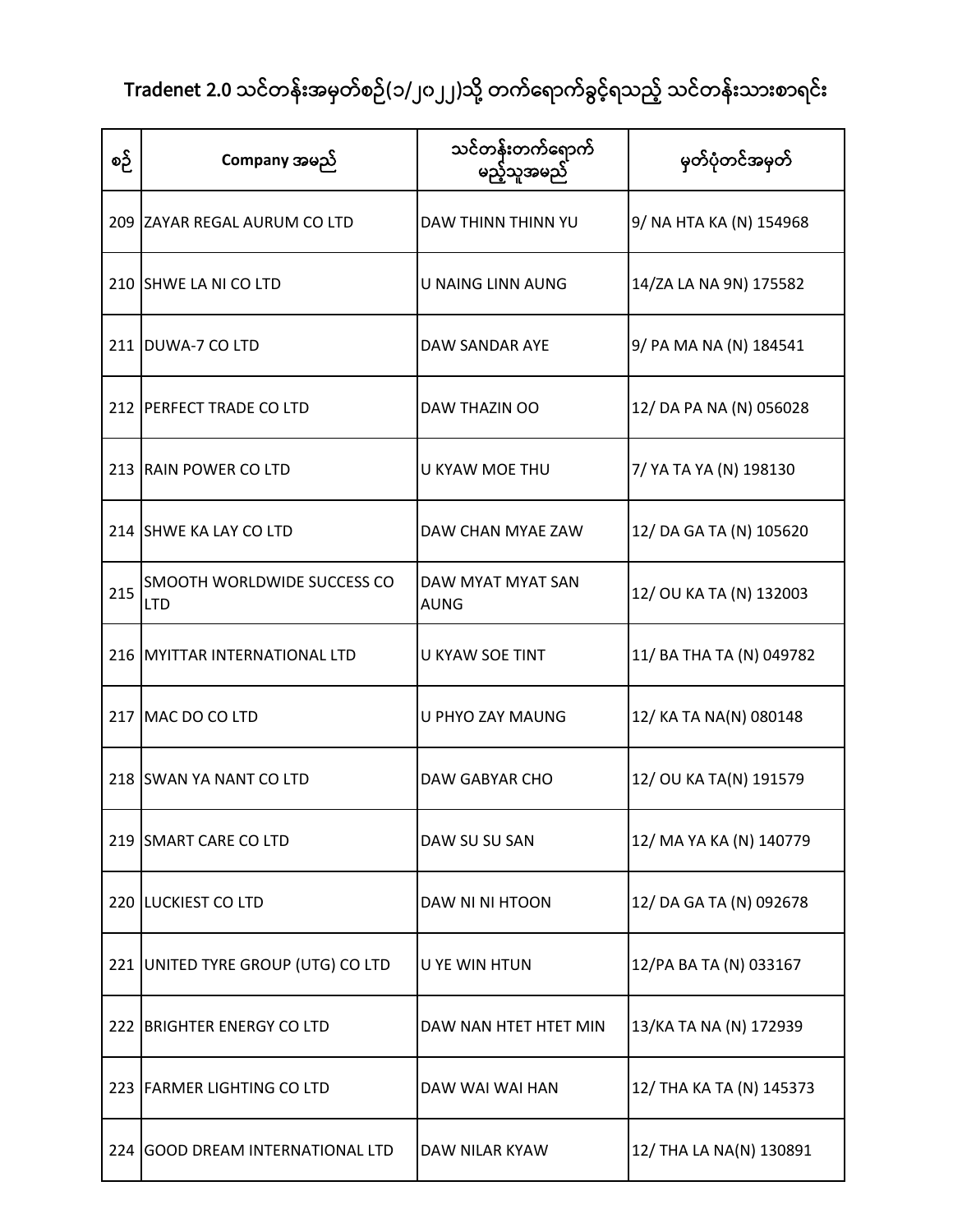| စဉ် | Company အမည်                                                           | သင်တန်းတက်ရောက်<br>မည့်သူအမည်     | မှတ်ပုံတင်အမှတ်          |
|-----|------------------------------------------------------------------------|-----------------------------------|--------------------------|
|     | 225   PAL LINE ( MYANMAR ) CO LTD                                      | U AUNG NAING OO                   | 12/ LA THA NA(N) 020580  |
|     | 226 AQUA LAND CO LTD                                                   | U SI THU MIN HTUN                 | 11/ TA KA NA (N) 079545  |
|     | 227 ZAWGYI SUPPLY CHAIN LTD                                            | DAW SINT MI MI MYINT              | 12/ LA MA NA (N) 149044  |
|     | 228 ZAWGYI SUPPLY CHAIN LTD                                            | DAW YA MIN THU                    | 12/ MA YA KA (N) 139442  |
|     | 229 ZAWGYI SUPPLY CHAIN LTD                                            | U HTET KO KO AUNG                 | 13/ TA KA NA(N) 326610   |
|     | 230 SHWE MYAT CO LTD                                                   | U AUNG KAUNG MYAT                 | 7/THA WA TA (N) 086962   |
|     | 231 SEIN DIAMOND PAINT CO LTD                                          | DAW HNIN YU 'NWE                  | 9/PA MA NA (N) 144677    |
| 232 | <b>SEIN DIAMOND INDUSTRIAL &amp;</b><br><b>COMMERCIAL GROUP CO LTD</b> | U HAN THU OO                      | 13/TA KA NA (N) 184993   |
| 233 | ASIA PACIFIC YANGON TRIUMPH CO<br><b>LTD</b>                           | <b>U TIN LATT</b>                 | 12/YA KA NA (N) 048200   |
|     | 234 ASIA HLINE KYAW FAMILY CO LTD                                      | U KYAW PHYO TUN                   | 9/ TA THA NA (C) 223021  |
|     | 235 ASIA MEGA LINK CO LTD                                              | DAW KHAING KHAING<br><b>MYINT</b> | 7/ THA KA NA (N) 112558  |
|     | 236 N. P. K MOTORS CO LTD                                              | U HEIN WUNNA                      | 12/ KA MA YA (N) 060068  |
| 237 | J STAR CARGO EXPORT & IMPORT CO<br><b>LTD</b>                          | U SAW RO NINE SAN                 | 14/PHA PA NA (N) 173680  |
| 238 | AYEYAR TAGON CONSTRUCTION CO<br><b>LTD</b>                             | U AUNG KYAW MOE                   | 14/LA PA TA (N) 166228   |
|     | 239 PRINCESS CINDERELLA CO LTD                                         | U KO KO GYI                       | 12/BA THA HTA (N) 029611 |
|     | 240 NAY BONE KABAR CO LTD                                              | DAW AYE MYAT MON                  | 8/ TA TA KA (N) 147041   |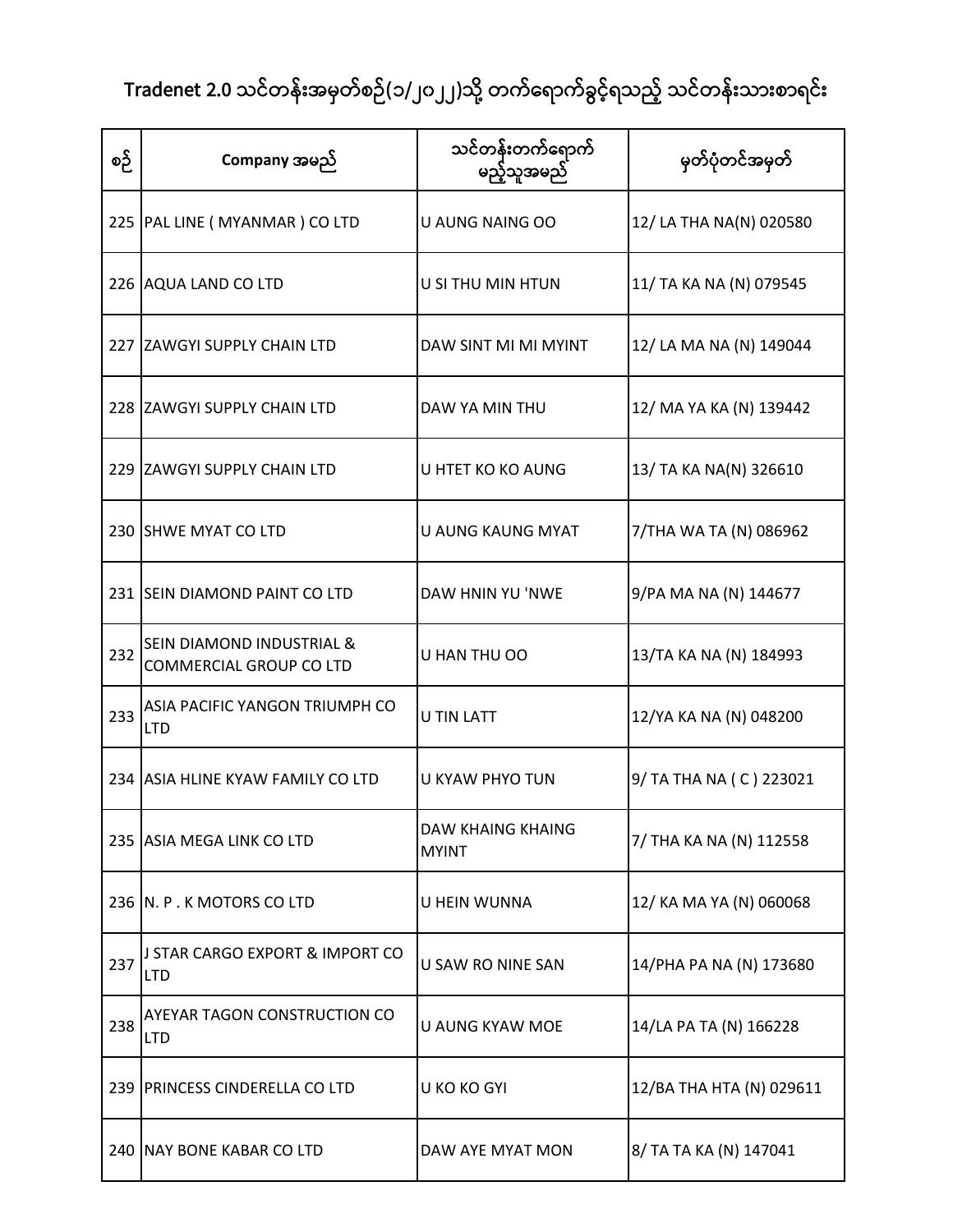| စဉ် | Company အမည်                      | သင်တန်းတက်ရောက်<br>မည့်သူအမည်   | မှတ်ပုံတင်အမှတ်         |
|-----|-----------------------------------|---------------------------------|-------------------------|
|     | 241 BBK CO LTD                    | DAW YEE MYAT MYAT MON           | 8/TA TA KA (N) 125464   |
|     | 242 HLA TAW THAR CO LTD           | <b>U HAN NYEIN SOE</b>          | 12/KA MA YA (N) 062785  |
|     | 243 BUYER'S CHOICE TRADING CO LTD | DAW AYE AYE SWE                 | 13/PA LA TA (N) 012524  |
|     | 244 N.P.K MOTORS COLTD            | DAW THAE THAE OO                | 12/ AH SA NA 9N) 235245 |
|     | 245 MYITTAR INTERNATIONAL LIMITED | DAW MAY SANDI KYAW              | 12/ MA GA TA (N) 113508 |
|     | 246 BUYER'S CHOICE TRADING CO LTD | DAW OHN KHIN                    | 13/ PA LA TA (N) 012354 |
|     | 247 AUNG KABAR STAR COLTD         | DAW NAN HOM NWAY<br><b>KHAM</b> | 13/ KA MA NA (N) 099030 |
|     | 248 AUNG BAGAR STAR CO LTD        | DAW NAN PHYU HNIN<br>PHWAY      | 13/ KA MA NA (N) 099029 |
|     | 249   TOE NA YAR (NPT) CO., LTD   | U LIN THIT MOE YAN              | 12/TA MA NA(N) 136960   |
|     | 250 AUNG KABAR STAR CO., LTD      | DAW CHAW SU SU HLAING           | 13/NA MA TA(N) 000437   |
|     | 251 HTET WON HLYAN CO., LTD       | <b>U HTUT KHAING</b>            | 12/LA KA NA(N) 224772   |
|     | 252 HTET WON HLYAN CO., LTD       | DAW TIN NILAR WIN               | 9/KA LA TA(N) 226207    |
|     | 253 MYANMAR KAIDO CO LTD          | DAW MAY THIRI MAUNG             | 8/MA KA NA (N) 151639   |
|     | 254 MYANMAR YANG TSE COPPER LTD   | U SAI ZAW ZAW                   | 5/ SA LA KA (N) 060399  |
|     | 255 GOLDEN ELITE STARS CO LTD     | U AUNG PYAE PHYO KYAW           | 14/ MA AH NA (N) 209184 |
|     | 256 N. MOTORS CO LTD              | U KYAW ZWAR SOE                 | 12/ SA KHA NA(N) 043368 |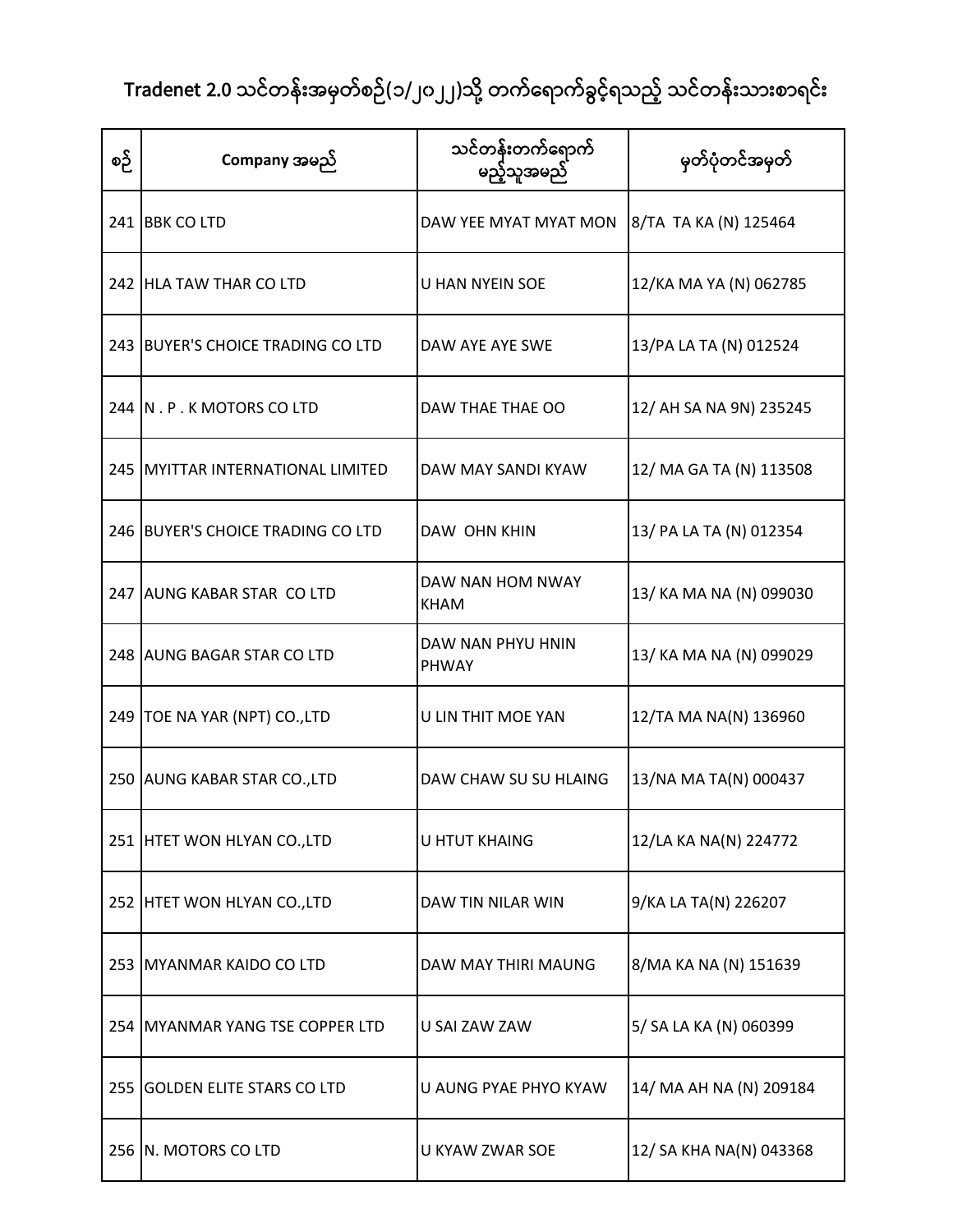| စဉ် | Company အမည်                                                 | သင်တန်းတက်ရောက်<br>မည့်သူအမည်    | မှတ်ပုံတင်အမှတ်          |
|-----|--------------------------------------------------------------|----------------------------------|--------------------------|
|     | 257 NPN LOGISTICS CO LTD                                     | DAW NEW LAY SAN                  | 12/ AH SA NA (N) 187150  |
|     | 258 INPN LOGISTICS CO LTD                                    | DAW PHYO NAYCHI HLAING           | 12/ TA GA KA (N) 159869  |
|     | 259 NPN LOGISTICS CO LTD                                     | DAW NWAY EI PHYU                 | 12/ KA MA YA(N) 056312   |
|     | 260 ACRO COMPANY LIMITED                                     | DAW NANT AH HTET                 | 12/ KA MA TA (N) 055704  |
|     | 261 DANA SWUM THU CO LTD                                     | U MYO KO HEIN                    | 13/ TA KHA LA (N) 093397 |
|     | 262 GREAT AUTO CO LTD                                        | DAW NANT HELLEN KYU              | 14/MA MA KA (N) 179945   |
|     | 263 GREAT AUTO CO LTD                                        | DAW MAY WAR HLAING               | 12/ PA BA TA (N) 027273  |
|     | 264 SHWE PHU HLWAR CO LTD                                    | DAW NANG HOM KHAY<br><b>MYAT</b> | 13/MA HSA TA(N) 045888   |
|     | 265 SILVER CORN CO., LTD                                     | <b>U KYAW SOE HTUN</b>           | 9/WA TA NA (N) 113769    |
|     | 266 SNOW DROPS CO., LTD                                      | DAW NANG HSENG AOM               | 13/KA MA NA (N) 116522   |
|     | 267 SAINT MARTINS COMPANY LIMITED                            | U MYAT MIN PHYO                  | 5/YA BA NA (N) 207570    |
|     | 268 N.P.K MOTORS CO., LTD                                    | DAW SU THIRI NAING               | 12/LA THA NA (N) 001300  |
|     | 269 M3000 COMPANY LIMITED                                    | DAW KYI KYI KHAING               | 13/LA YA NA (N) 154301   |
| 270 | PRECIOUS SILVER SEA TRADING CO<br><b>LTD</b>                 | DAW AYE HNIN PHUY                | 12/DA LA NA (N) 043656   |
|     | 271 SUPER MYINTMO CO LTD                                     | DAW HAN THI TOE                  | 12/OU KA TA (N)147217    |
| 272 | U THAN AUNG PLASTICS TRADING &<br><b>DISTRIBUTION CO LTD</b> | U TET NAY LINN                   | 12/LA MA TA (N) 039158   |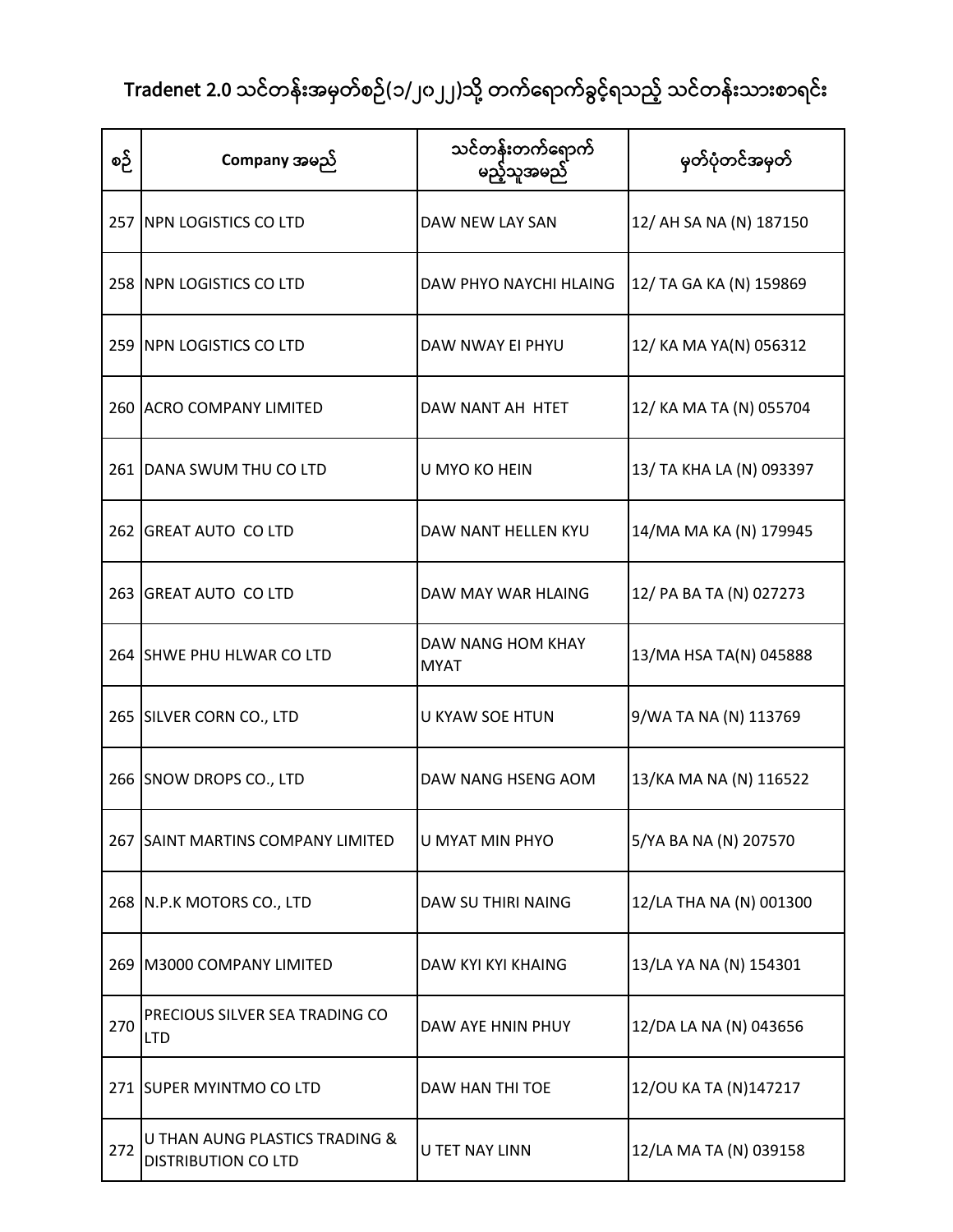| စဉ် | Company အမည်                                            | သင်တန်းတက်ရောက်<br>မည့်သူအမည် | မှတ်ပုံတင်အမှတ်         |
|-----|---------------------------------------------------------|-------------------------------|-------------------------|
|     | 273 BLAY (MAWLAMYINE) CO LTD                            | U AUNG MYO HTET               | 10/ MA LA MA (N) 170311 |
|     | 274 ROYAL CROWN SUPPLY CHAIN CO LTD DAW NILAR MYINT     |                               | 12/ OU KA TA (N) 179206 |
|     | 275 GOLDEN ORIENT CO LTD                                | U ZAY HEIN HTUN               | 14/AH MA TA (N) 037446  |
|     | 276 YAUNG NI WIN CO LTD                                 | DAW HAY NEW WIN               | 13/MA SA TA (N) 066459  |
| 277 | MYANMAR PROTECTIVE AND MARINE<br><b>COATINGS CO LTD</b> | DAW TIN ZAR WIN               | 9/PA MA NA (N)197037    |
|     | 278 JFRESH GROUP CO LTD                                 | DAW NWET YIN AYE              | 12/DA LA NA (N) 046680  |
|     | 279 GOLDEN ORIENT CO LTD                                | DAW YIN YIN NU                | 12/DA PA NA (N) 041783  |
|     | 280 AUNG MYINTMO LIN CO., LTD                           | U PHYO AKAR AUNG              | 9/PA OU LA (N) 031500   |
|     | 281 9 MUDRA GROUP CO., LTD                              | DAW JULY WIN                  | 12/THA LA NA (N) 070395 |
|     | 282 THIT SAR YATI SAN & ZAW CO., LTD                    | DAW YIN YIN KHAING            | 13/NA MA TA (N) 051533  |
|     | 283 FOCUS BEAUTY CO., LTD                               | DAW EI THAE KHING             | 12/AH KA TA (N) 152775  |
|     | 284 SECURE NETWORK CO LTD                               | DAW WIN WIN LATT              | 12/OU KA TA (N) 000810  |
|     | 285 MYANMAR GREEN SEASON CO LTD                         | DAW MAY MYAT MON              | 12/DA LA NA (N) 049780  |
|     | 286 AUNG BROTHERS CO., LTD                              | <b>U THAN HTIKE</b>           | 7/PA TA NA(N)087574     |
|     | 287 ARO COMMERCIAL CO LTD                               | DAW EI MYAT MON               | 12/ KA MA YA (N) 054860 |
|     | 288 ARO COMMERCIAL CO LTD                               | DAW KHINE ZIN SU              | 12/ BA HA NA (N) 099737 |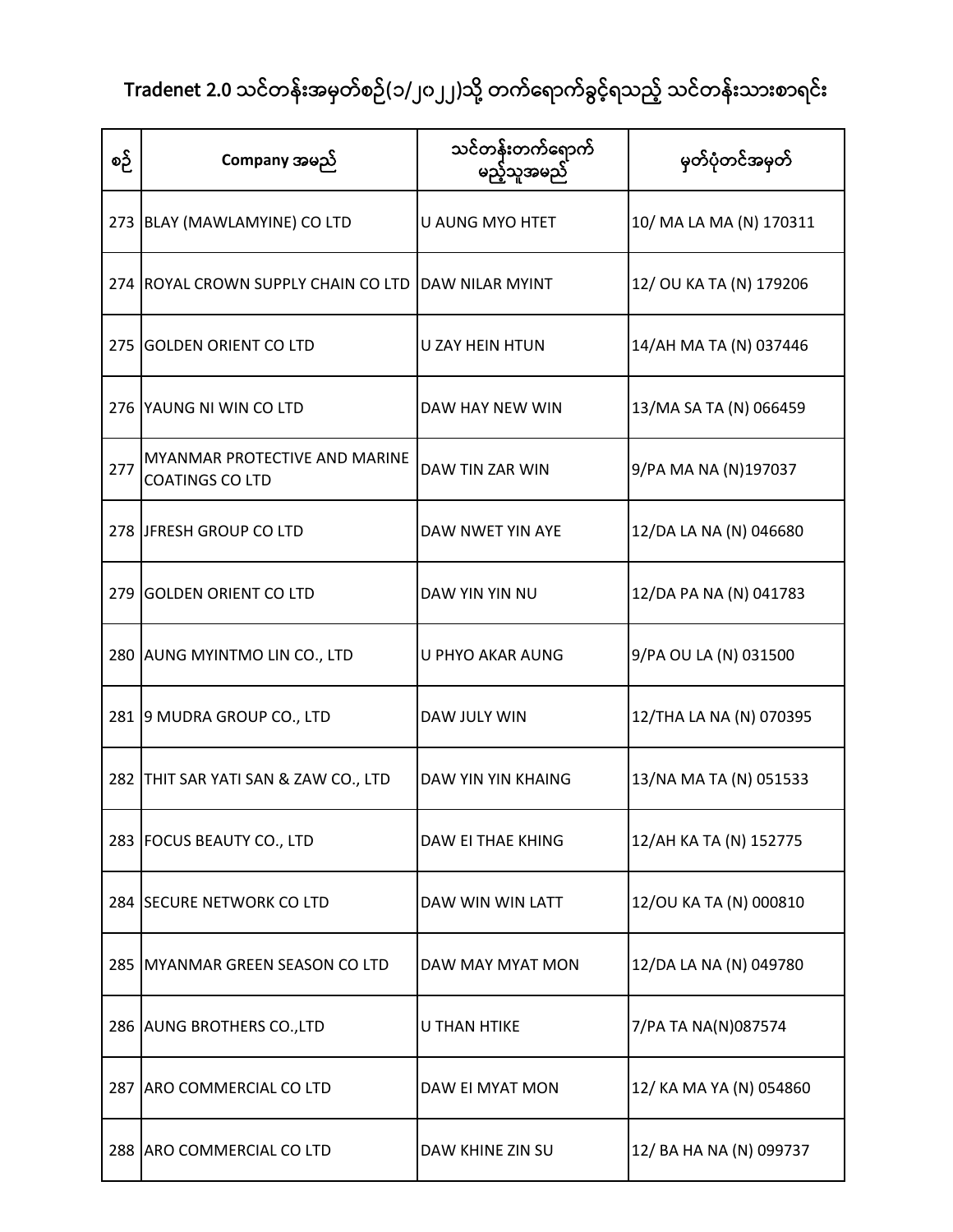| စဉ် | Company အမည်                                     | သင်တန်းတက်ရောက်<br>မည့်သူအမည်         | မှတ်ပုံတင်အမှတ်          |
|-----|--------------------------------------------------|---------------------------------------|--------------------------|
|     | 289 ARO COMMERCIAL CO LTD                        | U AUNG HLAING TUN                     | 12/ THA KA TA (N) 194282 |
|     | 290 ARO COMMERCIAL CO LTD                        | U SI THU                              | 12/ OU KA MA (N) 177788  |
|     | 291 SAFETY PRO INTERNATIONAL CO LTD              | DAW ZAR WINT HTET                     | 12/DA GA MA (N) 006243   |
|     | 292 PERFECT PWINT OO CO LTD                      | U HTOO KHANT WAI                      | 9/PA MA NA (N) 233634    |
|     | 293 DOUBLE HAPINESS CO LTD                       | <b>U MIN NAING SOE</b>                | 13/LA YA NA (N) 013024   |
| 294 | MYANMAR KYEI SIN YADANAR<br><b>FAMILY CO LTD</b> | DAW WAI MAR MEE                       | 12/MA YA KA (N) 132320   |
|     | 295 MYANMAR SHWE PYI OO CO LTD                   | DAW THET MYAT KYAW                    | 9/NYA OU NA (N) 185178   |
|     | 296 PERFECT PWINT OO CO LTD                      | DAW MOE MOE AUNG                      | 12/ THA GA KA (N) 148014 |
|     | 297 GLOBAL FURNITURE CO., LTD                    | DAW THANDAR SOE                       | 12/THA GA KA (N) 166081  |
|     | 298   DRAGON INNOVATION CO., LTD                 | DAW THET THET MYAING                  | 1/MA MA NA (N) 037304    |
|     | 299 YAW PRINCESS CO., LTD                        | DAW AYE CHAN THU ZAR<br><b>HLAING</b> | 9/SA KA TA (N) 075737    |
|     | 300 ELODIE ENTERPRISES LIMITED                   | U HTET WAI KYAW                       | 12/DA GA TA (N) 081713   |
|     | 301   THOON HSU MOE OO CO., LTD                  | U ZAW WIN AUNG                        | 7/PA TA TA (P) 000051    |
|     | 302 MMSM MYAWADDY CO., LTD                       | U KYAW THINT                          | 10/MA LA MA (N) 204903   |
|     | 303 21 CARGO MYANMAR CO LTD                      | U WIN MIN HTET                        | 14/MA MA NA (N) 222055   |
|     | 304 GOLDEN PHOENIX MUSE CO LTD                   | DAW MAY SANDI MYINT<br><b>HLAING</b>  | 13/NA MA TA (N) 058216   |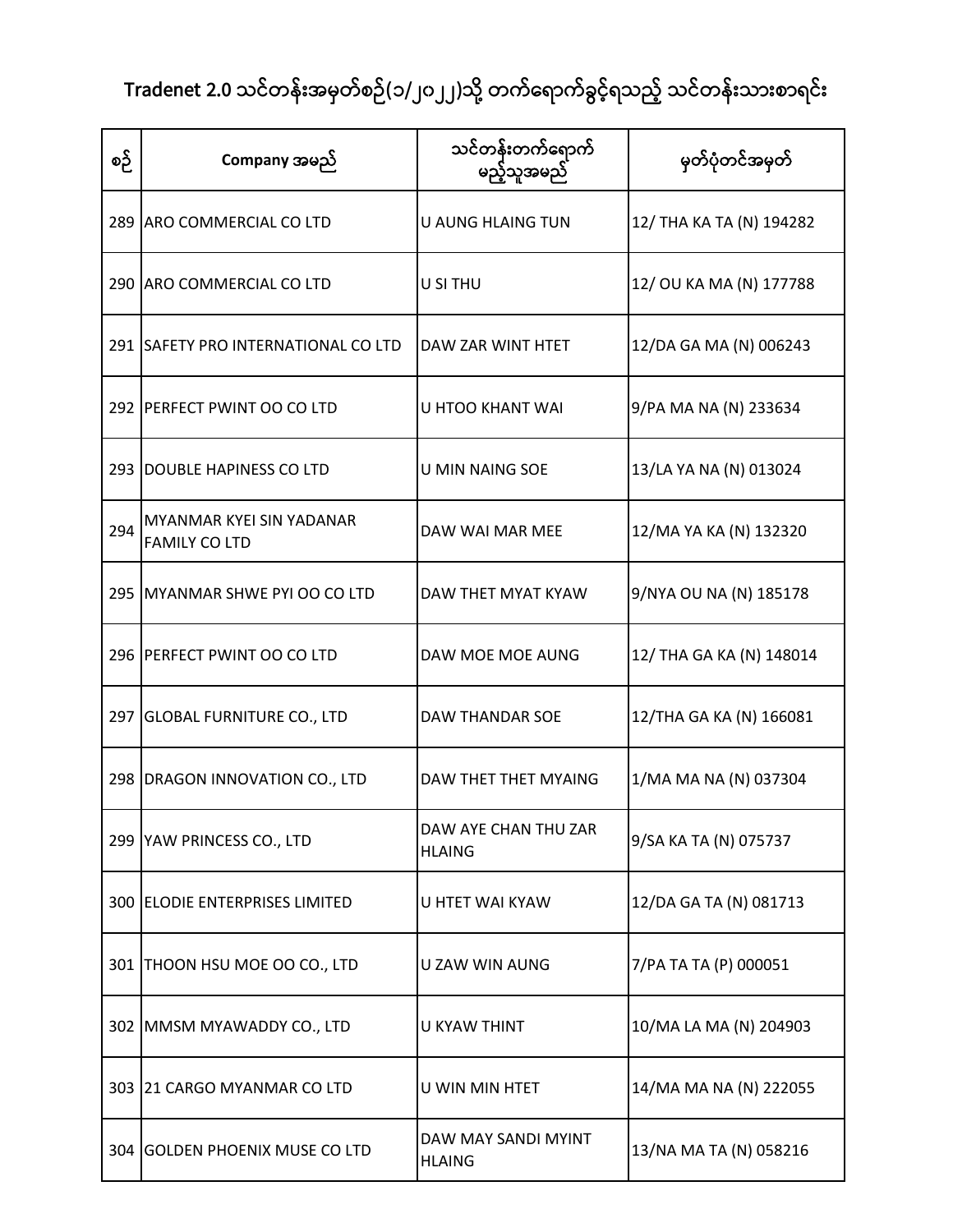| စဉ် | Company အမည်                                         | သင်တန်းတက်ရောက်<br>မည့်သူအမည် | မှတ်ပုံတင်အမှတ်          |
|-----|------------------------------------------------------|-------------------------------|--------------------------|
|     | 305 MYANMAR WOODLAND CO LTD                          | DAW EI EI NAING               | 5/TA SA NA (N) 127666    |
|     | 306 SUZUKI (MYANMAR) MOTOR CO LTD                    | DAW YEE MON SAY THU           | 14/ HA THA TA (N) 246462 |
| 307 | KAUNG YA NANT INT'L TRADING CO<br><b>LTD</b>         | <b>DAW WUTYI LWIN</b>         | 12/KHA YA NA (N) 117384  |
| 308 | WE CHANNEL MARKETING &<br><b>DISTRIBUTION CO LTD</b> | U SAW MIN NAING               | 12/PA KA TA (N) 029027   |
|     | 309 JCP MYANMAR CO LTD                               | DAW YEE MON OO                | 12/ BA HA NA (N) 103744  |
|     | 310 WAINE NADI TRADING CO LTD                        | <b>U MYINT TUN AUNG</b>       | 12/DA GA TA (N) 058863   |
|     | 311 21 CARGO MYANMAR CO LTD                          | U NANDA KYAW                  | 10/MA LA MA (N) 236854   |
| 312 | CORTEVA AGRISCIENCE (MYANMAR)<br>CO LTD              | DAW HNIN AYE ZIN              | 12/ DA GA MA (N) 028394  |
|     | 313 SSBE (MYANMAR) GROUP CO LTD                      | DAW MYINT ZU THIN             | 11/TA KA NA (N) 062144   |
|     | 314 SSBE (MYANMAR) GROUP CO LTD                      | U KHANT THIHA                 | 8/KHA MA NA (N) 165752   |
|     | 315 SSBE (MYANMAR) GROUP CO LTD                      | U MIN KO OO                   | 12/AH SA NA (N) 200350   |
|     | 316 SSBE (MYANMAR) GROUP CO LTD                      | U THANT ZIN HTOO              | 14/ KA PA NA (N) 171855  |
|     | 317 SSBE (MYANMAR) GROUP CO LTD                      | U WIN MAUNG TUN               | 12/OU KA MA (N) 168057   |
|     | 318 THWIN INTERNATIONAL CO LTD                       | DAW KHINE SOE OO              | 7/ NYA LA PA (N) 136492  |
|     | 319   MYANMAR OIL AND GAS ENTERPRISE                 | U THEIN LWIN AUNG             | 2/ PHA HAS NA (N) 008514 |
|     | 320 MAHAR REWARD CO., LTD                            | U KYAW MYO LWIN               | 12/AH LA NA (N) 038778   |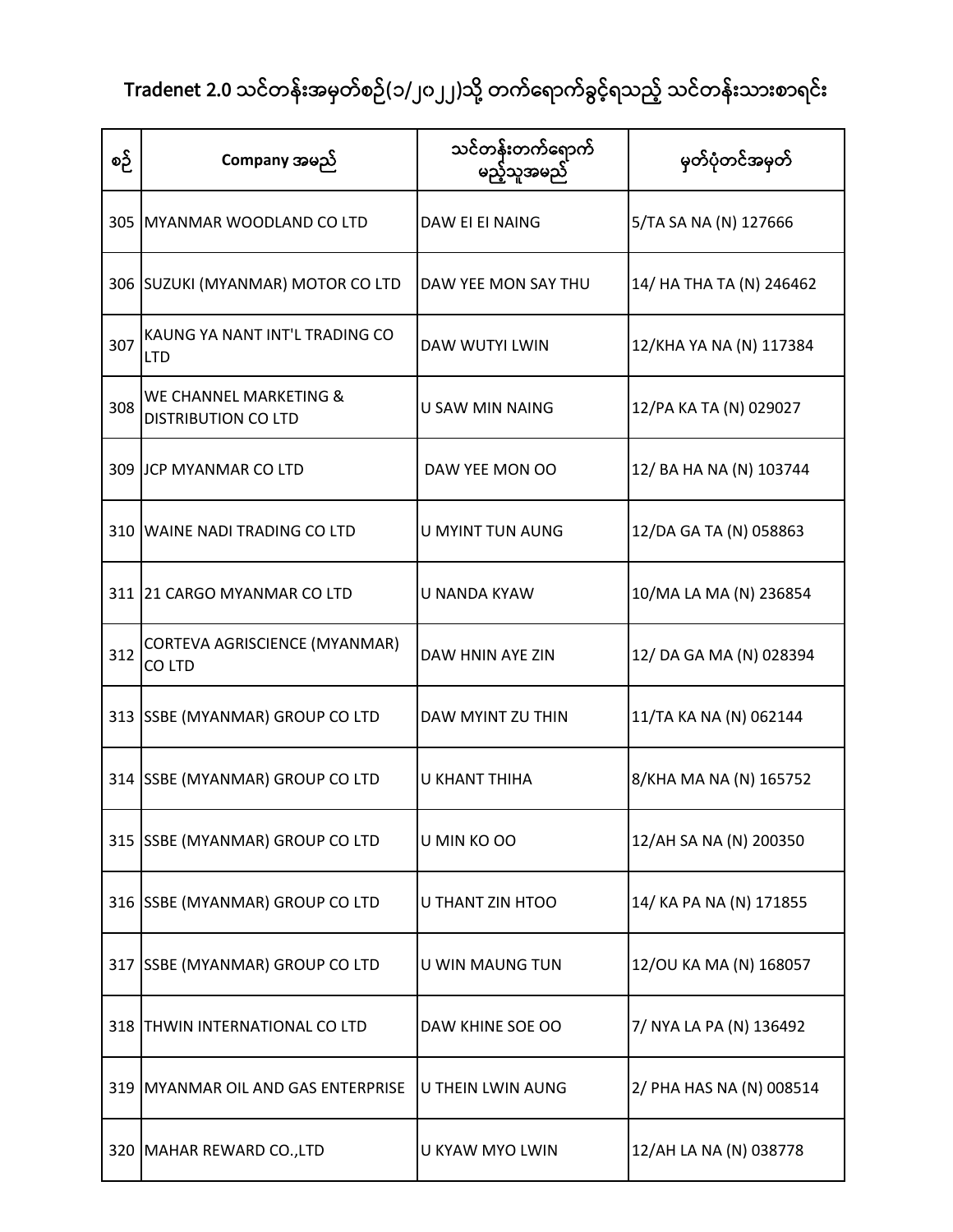| စဉ် | Company အမည်                                    | သင်တန်းတက်ရောက်<br>မည့်သူအမည် | မှတ်ပုံတင်အမှတ်        |
|-----|-------------------------------------------------|-------------------------------|------------------------|
|     | 321 L & Z MARINE FOODS PRODUCTS LTD             | DAW KHAING KHAING SAN         | 12/KA MA TA(N) 057457  |
|     | 322 HEIN DRAGONCO., LTD                         | DAW MAYBLE LIN                | 9/MA HA MA(N) 061757   |
|     | 323 LUCK KYAWE CO., LTD                         | DAW MYAT NOE THU              | 9/MA HA MA(N) 054841   |
|     | 324 LUCK KYAWE CO., LTD                         | DAW MON MON                   | 9/MA HA MA(N) 054842   |
|     | 325 HEIN DRAGONCO., LTD                         | U KYAW SAN OO                 | 9/KHA AH ZA(N) 013684  |
|     | 326 SHWE LU LIN CO., LTD                        | DAW SU THIRI SOE              | 12/BA HA NA(N) 104765  |
| 327 | COCA-COLA PINYA BEVERAGES<br><b>MYANMAR LTD</b> | DAW SWE MAW TUN               | 14/MA MA NA(N) 182321  |
|     | 328 ZA NYA CO., LTD                             | DAW NWAE CHO WIN              | 9/MA HA MA (N) 000603  |
|     | 329 ZA NYA CO., LTD                             | DAW NANG AYE AYE MYINT        | 13/KA MA NA (N) 060871 |
|     | 330 JINLI KNITTING & SPINNING CO., LTD          | U LIN ARKAR KYAW              | 12/YA PA THA(N) 084627 |
|     | 331 GLOBAL MAX ASIA CO., LTD                    | U MAUNG MAUNG LATT            | 12/DA LA NA(N) 045432  |
|     | 332 HAN IDEAL TRADING LTD                       | DAW HTET HTET AUNG            | 7/PA TA NA(N) 096211   |
|     | 333 AUNG GABAR OO CO., LTD                      | <b>U DEPAR KYAW</b>           | 9/AH MA ZA(N) 043973   |
|     | 334 XIANG MIN CO., LTD                          | DAW YADANAR CHIT SU           | 9/KHA AH ZA(N) 015692  |
|     | 335 N MOTORS CO., LTD                           | DAW YIN YIN AYE               | 12/THA KA TA(N) 128510 |
|     | 336 SW SAN WIN CO., LTD                         | DAW BAUK SAI                  | 13/NA MA TA(N) 069000  |